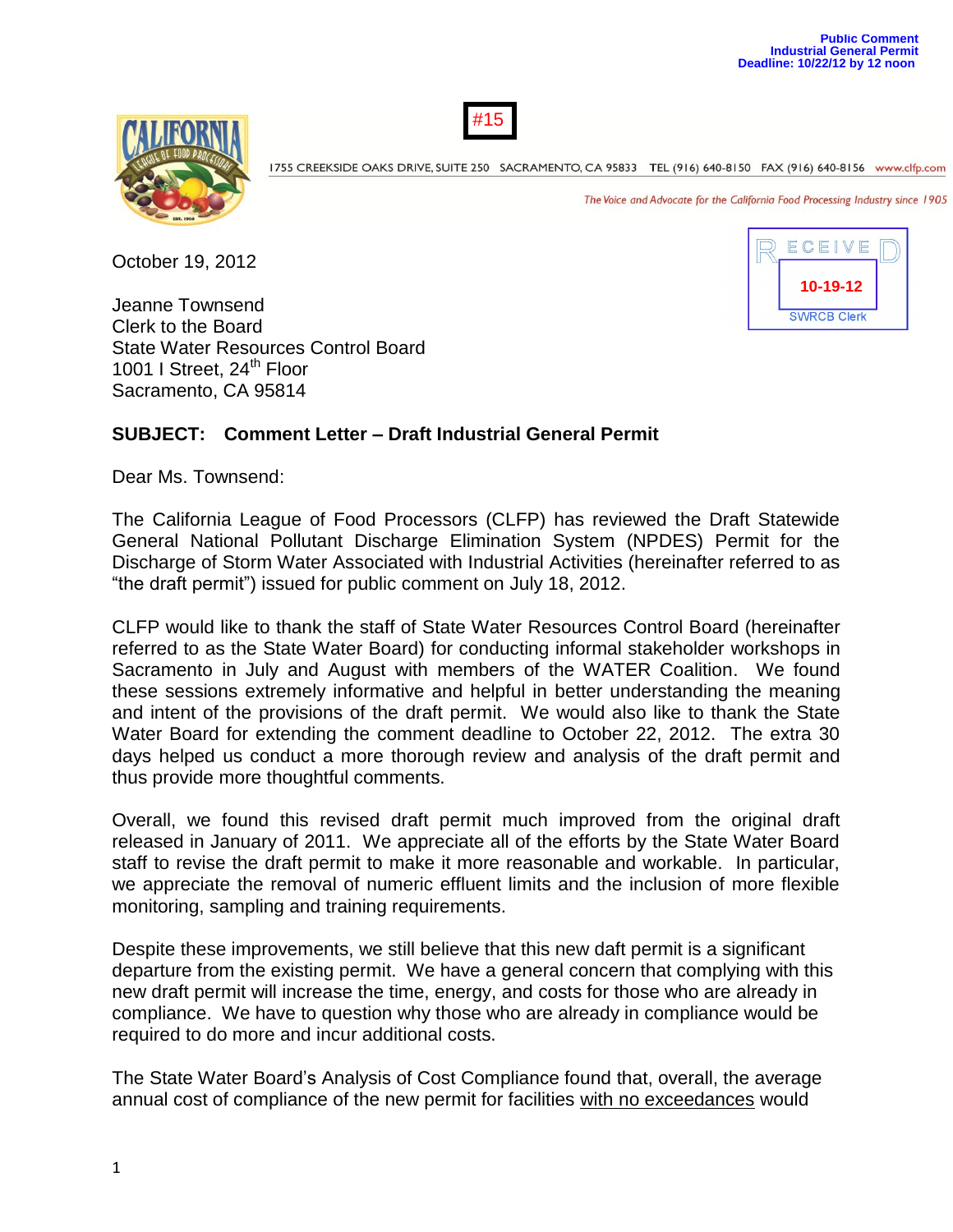increase between 5% and 12% compared to the annual cost of compliance with the existing permit. In addition, the costs of the No Exposure Certification requirements have not been considered, and will present a significant additional cost across the State. While this may not seem like much, our member companies are operating on very narrow margins and have a number of other new regulatory pressures facing them in 2013. Remaining competitive in the global market is becoming a difficult task with the regulatory environment in California.

We understand that the goal of this revised draft permit is to improve water quality in California. We share this goal. However, we urge the State Water Board to consider making the permit as flexible as possible to allow our member companies to comply. Our comments are largely based on building more flexibility into the permit to help our member companies more easily and cost effectively comply with the new permit conditions.

Thank you again for the opportunity to provide comments. Again, we thank the State Water Board members and staff for all of their efforts to improve this draft permit.

We look forward to a continued dialogue on the issues. Attached are our detailed comments. Please contact me with any questions.

Sincerely,

Trudi E. Hugh

Trudi Hughes Director, Government Affairs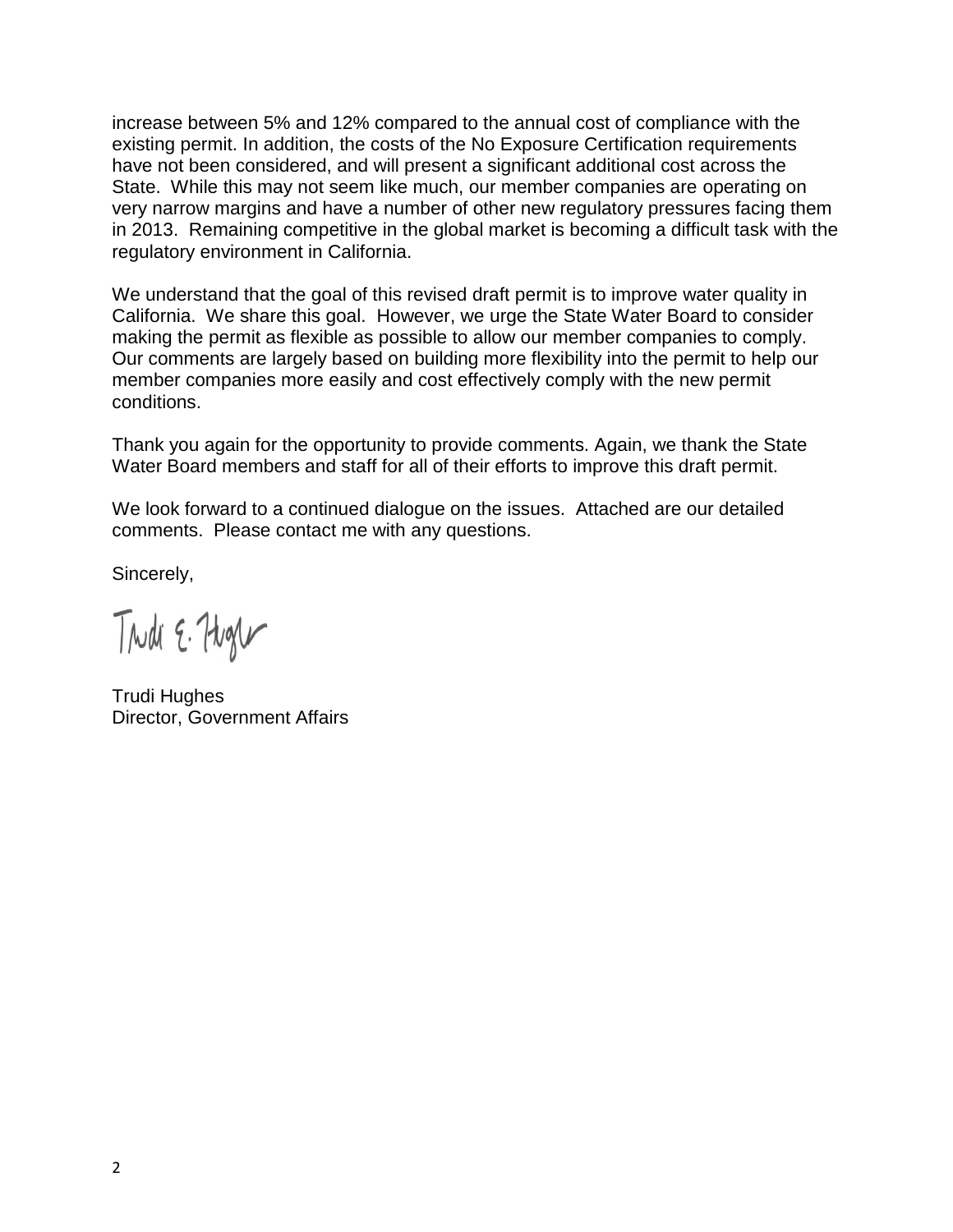# **Draft Statewide General National Pollutant Discharge Elimination System (NPDES) Permit for the Discharge of Storm Water Associated with Industrial Activities**

# **COMMENTS BY CLFP**

### **Findings**

#### *Notices of Non-Applicability - Industrial Activities Not Covered Under this General Permit, Finding B22, Page 3*

This finding indicates that a facility may demonstrate storm water does not need to be covered under the IGP. Specifically, the finding indicates that a facility may be engineered and constructed so as to "never discharge industrial storm water to waters of the United States, as certified by a California licensed professional engineer."

It is not clear what baseline design criteria/ standards would be acceptable to the State Water Resources Control Board for properly sizing on-site storm water retention structures such as evaporation or percolation ponds, bio-retention cells/swales, permeable paving, and subsurface infiltration (underground injection facilities) that would meet the "never discharge regulatory threshold." For example, the State of Washington has developed Storm Water Management Manuals for Eastern Washington as well as Western Washington that cover such design requirements. The Eastern Washington Manual covers the semiarid region of the state and the Western Washington Manual covers the humid region of the state. Has the State Water Board and/or the various Regional Water Boards developed similar baseline design criteria for its regulated storm water community to utilize? If it has, these design criteria should be compiled in a common document or web based location for the regulated community to easily access/ utilize.

> 1 **Request:** This finding should be expanded or a proviso should be added to the IGP to specifically detail the baseline engineering requirements/ submittals that need to be included in a NONA Technical Report to stipulate that a facility will never discharge industrial storm water to surface waters of the Unites States.

#### **Requirements for Receiving General Permit Coverage**

*Application and SWPPP Revision Deadlines -- Existing Dischargers, Sections D.1 and D.3, Page 17*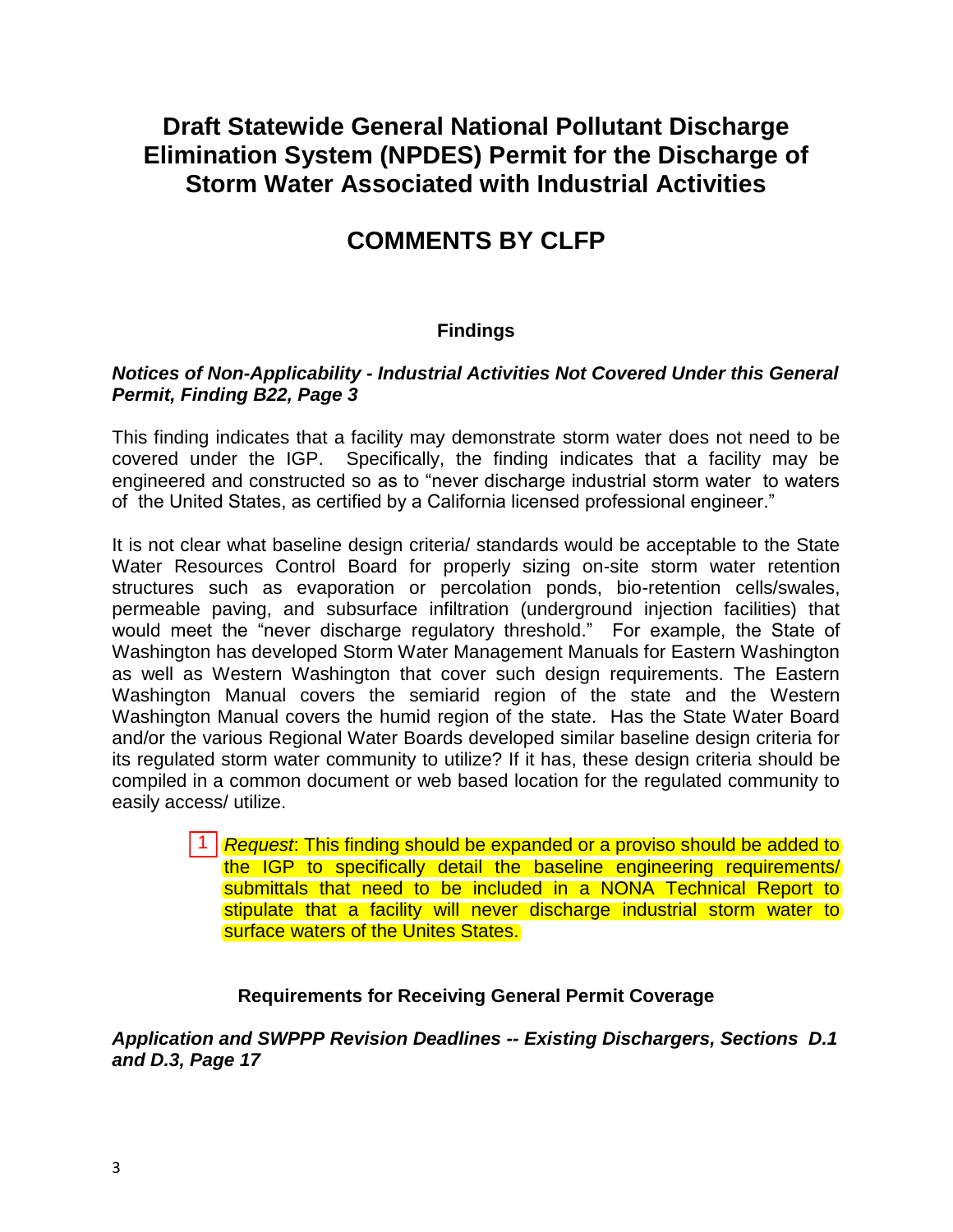The Permit specifies that the previous permit remains in effect until July 1, 2013. Existing Dischargers that have submitted NOIs for the previous permit shall continue coverage under the previous permit until July 1, 2013. Existing Dischargers that have submitted NOIs for the previous permit shall have until July 1, 2013 to register for NOI or NEC coverage, and have until the same day, July 1, 2013, to revise and file their SWPPPs. Existing Dischargers that have not submitted NOIs for the previous permit shall have until July 1, 2014 to register for NOI or NEC coverage.

- The application and SWPPP revision deadlines for existing permittees should be changed to July 1, 2014, consistent with QISP qualifications required for preparing "Permit Registration Documents (PRDs)" detailed in Part II, Condition G, Pages 18-19 and in Part IX, Condition A2c, Page 23, and for fairness to those already in the permitting program. In particular, existing dischargers should be given up to one year to update/revise their SWPPPs (particularly if these plans can only be prepared by QISPs and/or California licensed professionals). Otherwise Dischargers will be preparing SWPPPs on draft requirements that may be changed.  $\frac{2}{3}$ 
	- *Request*: Revise Sections D1 and D3to read:

" …Existing dischargers that have or have not submitted NOIs for the previous permit shall have until July 1, 2013 2014 to register for NOI or NEC coverage. Existing dischargers that have submitted NOIs for the previous permit that do not register for NOI or NEC coverage by July 1, **2013 2014** may have their coverage administratively terminated…"

"Existing Dischargers shall implement necessary revisions to the SWPPP and Monitoring Program in accordance with Section X and XI no later than July 1, 2013 2014. Dischargers may either continue to implement the existing SWPPP in compliance with State Water Board Order No. 97-03 DWQ until July 1, 2013 2014, or may implement a SWPPP revised in accordance with Section X prior to July 1, 2013 2014."

### **Filing and Reporting Requirements**

#### *Submission of Annual Reports in SMARTS, Section XVI. , Page 57*

Section XVI. A requires the Discharger to submit an Annual Report in SMARTS no later 3 | than July 15 of each reporting year. Given the amount of information required, and that the year end, and the reporting period, are during our busy harvesting and processing season, this deadline is not reasonable. In fact, it occurs before the last monitoring data may be due in SMARTS, since the last day a storm may trigger monitoring requirements in June 30. Reporting of June 30 sampling data via SMARTS would not normally be due until about August 15, assuming normal laboratory turn around. Finally, we note that the Construction General Permit Annual Report deadline is September 1, 2012, and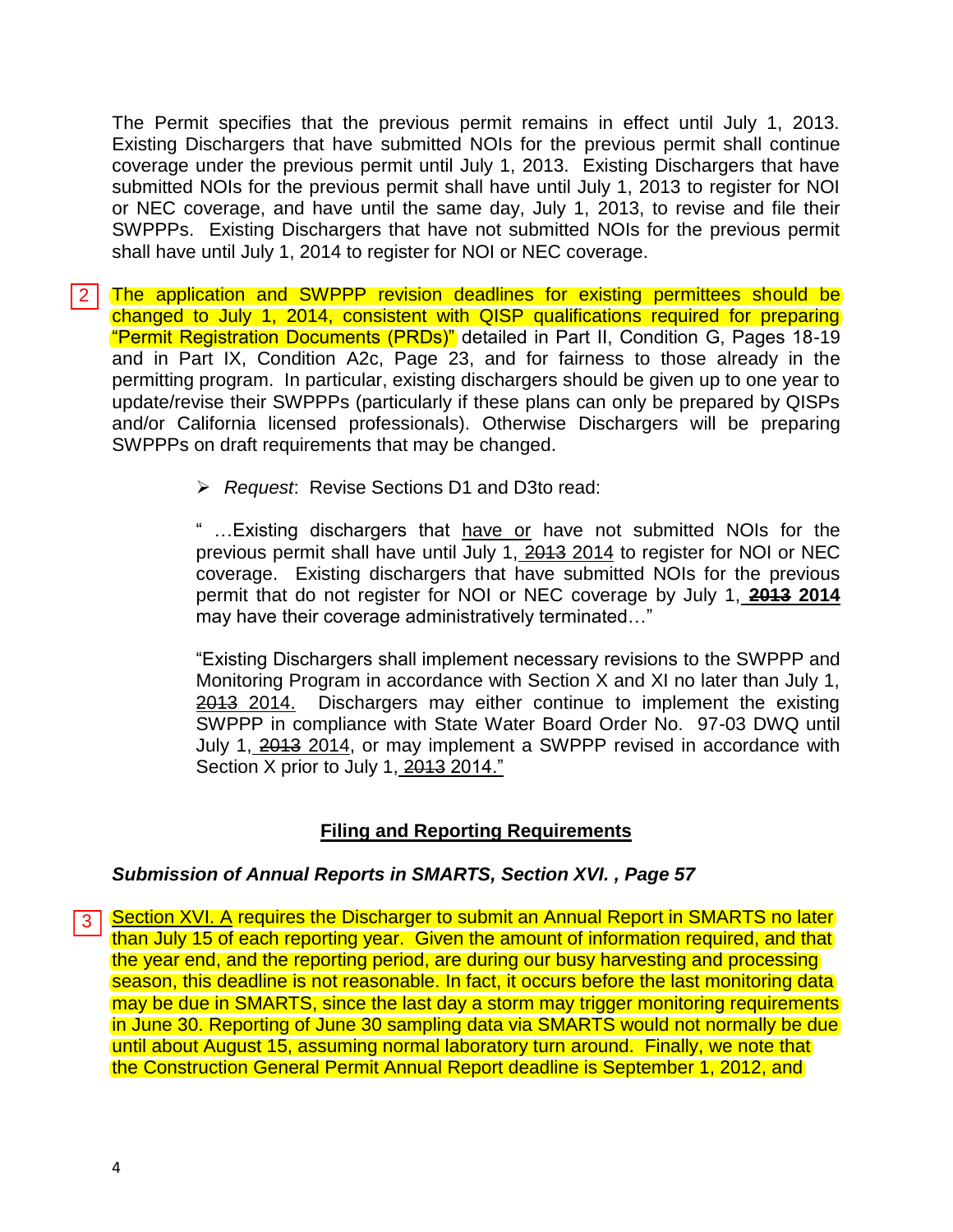using the same deadline could minimize confusion. If additional time is needed to avoid overburdening SMARTS, we suggest a later rather than earlier deadline.

> *Request*: Revise Section XVI.A to change the Annual Report deadline to September 1 or September 15.

Section XVI. B requires several items in the Annual Report, which appear to need clarification. Items 5 and 8 essentially require  $A$  Discharger to report any "noncompliance" or certify to compliance with the IL<sup>A</sup>. It would be helpful to add clarification that a Discharger who has submitted an ERA report or a BIER would not, by virtue of the filings or any lack of agency response to the filings, be in "noncompliance." We understand that the permit intends that compliance Section XXII simply requires following the process described in Section XXII. It would also be helpful to include provision for automatic acceptance or approval of the ERA or BIER if the State Water Board does not respond to such a report within 45 days of its receipt compliance" or certify to compliance with the Id-<br>that a Discharger who has submitted an ERA rep<br>the filings or any lack of agency response to the f<br>understand that the permit intends that compliance<br>following the process

 *Request*: Add provision that ERA reports and BIERs are deemed accepted or approved 45 days after submission. Also, add clarification regarding certification of compliance, such as: "A Discharger who has submitted an ERA technical report or a BIER pursuant to Section XXII (Exceedance Response Actions) will not, by virtue of the filings or any lack of agency response to the filings, be in 'noncompliance' with the permit."

Further, Items 9 and 10 provide that a Discharger is to identify any compliance activities or ERAs that were not implemented. Assuming this refers to any ERAs or compliance activities that the Discharger has agreed to perform under Section XII, this should be made clear. Otherwise, a Discharger may believe these items require listing compliance activities or ERAs that are possible under the circumstances, and a reason why those are not being implemented, which is a subject covered in detail, differently, in Section XXII. There would be no reasonable justification for that requirement. Item 9 appears to duplicate the requirement earlier in the section for explanations of why compliance cannot be certification, so it may be clearest to delete item XVI.B(9).

- *Reques*t: Revise XVI.B (9) and (10) as follows:
	- "9. Identification of any compliance activities not implemented; and,
	- 10. Identification of any ERAs that were not implemented *as required in Section XXII of this General Permit*."

*Submission of Storm Water Pollution Prevention Plans (SWPPPs) in SMARTS, Section II.A.1, Page 15*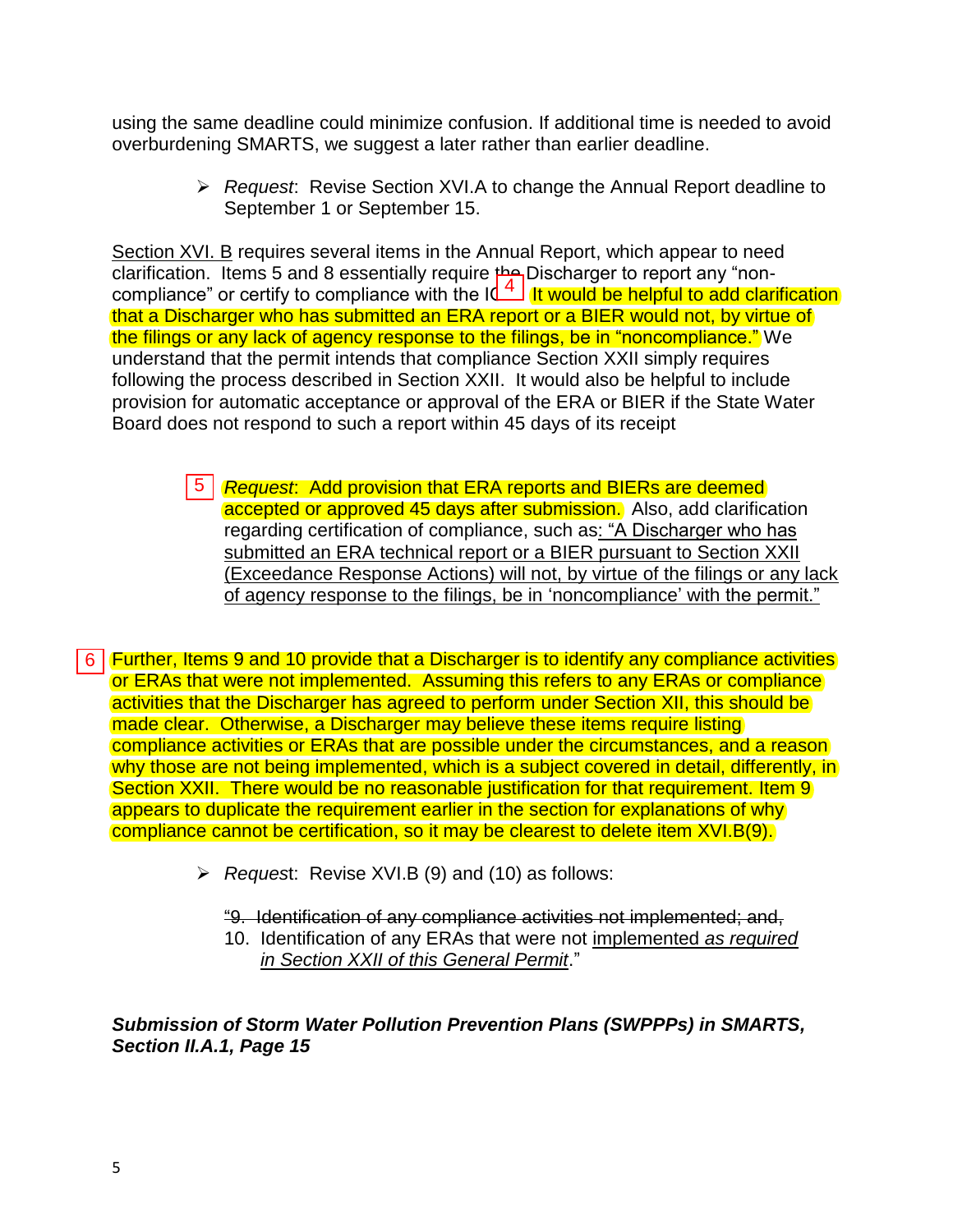With respect to reporting and filing the SWPPP in SMARTS, there is a concern regarding confidentiality, and in the case of food processors, food safety, Bioterrorism Rules and Homeland Security Issues. USEPA's Multiector General Permit (MSGP) requires only that the Discharger have the SWPPP available at its facility. If a member of the public requests the SWPPP, then the Discharger and the Government can agree on those provisions to be released. It is not advisable to file the SWPPP, which can contain a map and itemization of chemicals. Food processors work with caustics, fertilizers and other chemicals to which it would not be wise to allow unrestricted public access as to their quantity and locations.

There is no legal mandate compelling the State Water Board to make SWPPPs public, because the SWPPP is not a permit application. Given the substantial agency burden of processing filings and protecting the confidentiality of information identified as having trade secret or security concerns, we request that filing confidential information be required only after found to be necessary. The process for filing must ensure the Discharger, and the agency, can protect inappropriate disclosures.  $\frac{1}{8}$ 

 $\triangleright$  Request: Delete the requirement for SWPPPs to be filed with the Water Boards (electronically or otherwise), and substitute a requirement that if a member of the public makes a request for the SWPPP to a Regional Board or the State Water Board, then the Discharger shall have ten business days to either (i) submit the SWPPP to the requesting party at the address specified by the agency, without redaction, or (ii) to submit the SWPPP to the requesting party and the Regional Board or State Water Board (as specified in the request) with redactions justified in the submission by the Discharger. If further information is requested, the Discharger and Regional Board or State Water Board shall cooperate in responding to the request and the agency may request submissions of omitted trade secret information for their review, under trade secret protections, to determine redactions are appropriate. Information redacted for food safety, Bioterrorism Rules and Homeland Security compliance need not be disclosed.

#### *Roles of Discharger, Legally Responsible Person, and Duly Authorized Signatory*

The provision for LRPs should be re-examined. The Draft Permit's approach to defining  $\overline{8}$ a "Legally Responsible Person" as an entity separate from the "Discharger" causes multiple problems, confusing the obligations of the permittee with that of particular individual people who may represent the permittee. It also is confusing and internally inconsistent in who can certify and file an NOI, an application which legally cannot be delegated. These problems can be solved by centralizing the certification and signatory requirements in one place (XXI.K is currently the best place), and completely abandoning use of the concept and term, "Legally Responsible Person" ("LRP"). The term "Discharger" can be substituted, as our suggested revisions demonstrate. The permit can defer to the SMARTS system guidance for logistics. If the Draft Permit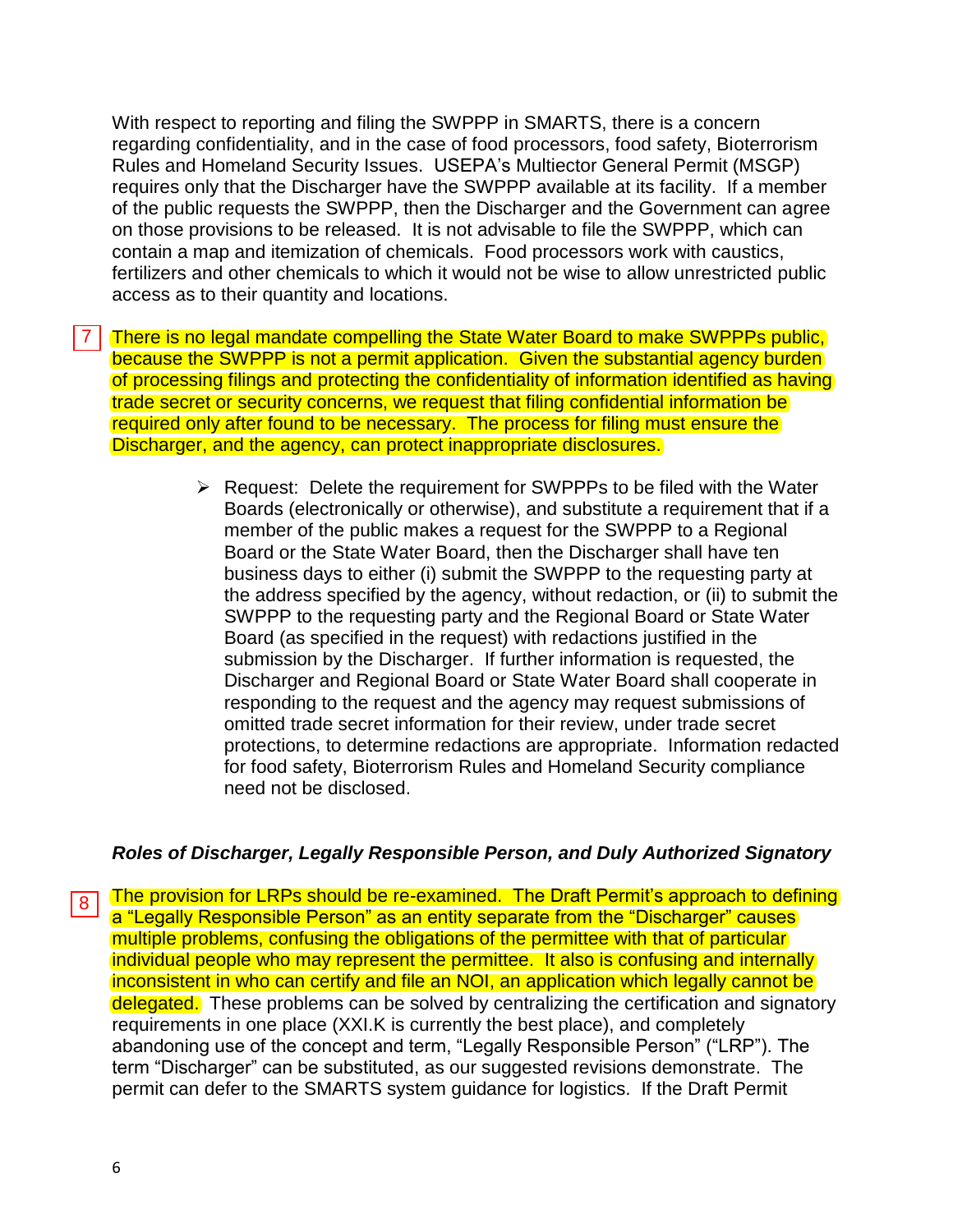intends to require each Discharger to have only one primary signatory at a time, this can be explained more clearly through SMARTS instructions.

**g** The IGP also identifies Duly Authorized Representatives (DARs), but is inconsistent in what tasks are performed by LRPs and which by DARs. A corporate officer at a remote location will not have the knowledge or information necessary to complete all PRDs or reports, and the permit should provide a clear way for the Discharger's representative defined in NPDES regulations to sign a delegation to the DAR for the facility.

> *Request*: Adopt language to accomplish this clarification and conform to federal regulations per Attachment A.

We understand that the SMARTS electronic filing system seems to be causing an additional level of administrative requirement that may be motivating the use of the term LRP. The SMARTS system need not complicate identifying who the permittee is and who is *legally* authorized to submit applications and reports.

#### *Request*: Create a separate section of the Permit, or possibly direction *outside* the permit documents, which instructs users on how to work with SMARTS.

### **Monitoring**

### *Submissions of Sampling and Analysis Results in SMARTS, Section XI*

Section XI.B.9, page 40 of the draft permit specifies that the discharger's LRP shall certify and submit all analytical results via SMARTS within 30 days of obtaining all required results for each sampling event.

We believe that additional time is needed before data must be submitted. In comparison to continuous wastewater discharges, storm water sampling process involves more variable conditions, including multiple outfalls affected by outdoor conditions, and variable and discontinuous discharges and changing field conditions. There will be limited personnel to review and evaluate the data, who almost always will have other collateral duties. Finally, data entry will only be allowed by specified individuals. In order to have time to review and ensure quality assurance of data, and to reduce the number of corrective filings and confusion, more time is needed before submission. 10<br>
ion<br>
<u>(I.B</u><br>
d :<br>
rest<br>
rest<br>
duay<br>
f compared in T1

#### *Request*: Provide dischargers at least 45-days to electronically report analytical data through SMARTS.

We are also concerned that flawed data will be required to be submitted to SMARTS and therefore become publically available. While extending the data submission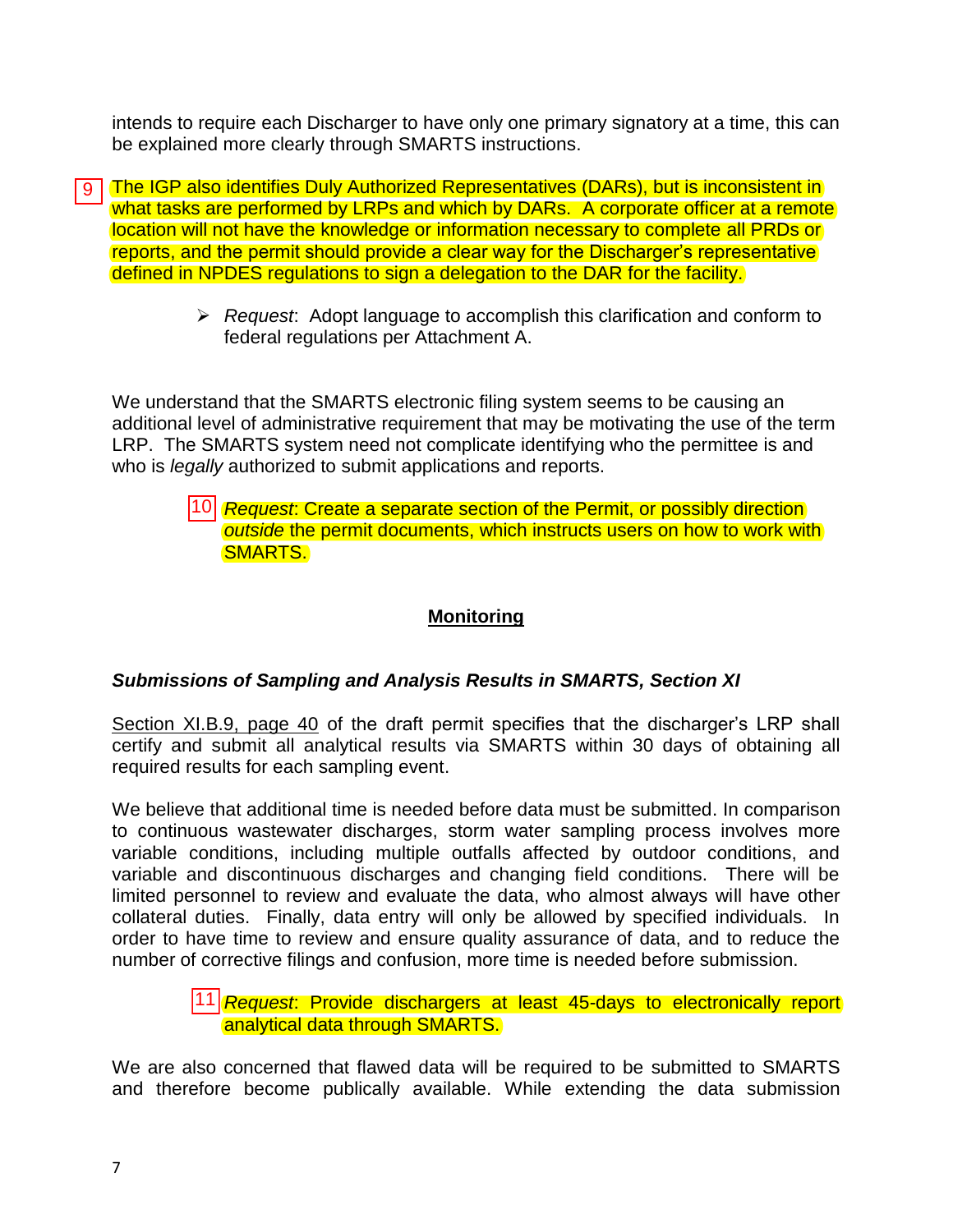deadline to 45 days will give dischargers more time to conduct quality assurance and quality control before filing, we would like assurances that erroneous data will be removed from SMARTS and not be a trigger for ERA through an annual average exceedance or an instantaneous exceedance.

#### 12 Request: If corrected data is submitted and accepted by the State Water Board, the erroneous data will be removed from SMARTS and replaced with the corrected data.

#### *Averaging of Results for Determining NAL Exceedances, Section XII.A.1.a, Page 45*

Under Section XII.A.1.a, reported analytical results will be averaged automatically by SMARTS. For all effluent sampling analytical results that are properly reported by laboratory as "non-detected," or something similar, the Discharger shall report and use the value equal to ½ the method detection limit reported for that analytical parameter for any calculations required by this General Permit.

13 CLFP strongly objects to the requirement that dischargers 'report' non detect data as anything other than as reported by the laboratory – the need to use numbers in a calculation should not affect how data is reported. Reporting data and calculating averages should be separate steps to assure data validity into the future.

Further, with respect to the calculation of ERA Triggers, if the laboratory reports a nondetect value, the Draft Permit should specify that the calculations should use zero, while the number of samples in the calculation should still count the sample. For example, if there are two non-detects and one value of 6 mg/l, the average would be 2 mg/l (6 divided by the number of samples, i.e. 3 samples).

 $|14|$ 

 *Request*: Allow dischargers to report data in the same way reported by the laboratory. For purposes of calculations, use a value of zero for any effluent sampling analytical results that are properly reported by laboratory as "nondetect" and specify in the Draft Permit that the total number samples will be used in the calculation of ERA triggers.

#### *Timing of Visual Observations and Sampling, Sections XI.A.2, and XI.B.2, Pages 37-38*

Section XI.A.2.a of the draft permit states that "…Visual observations shall be conducted during scheduled facility operating hours and within the first four (4) hours of: the start of discharge or the start of facility operations if the qualified storm event (QSE) occurs within the previous 12 hour period. The same timing is specified for sampling in Section XI.B.2.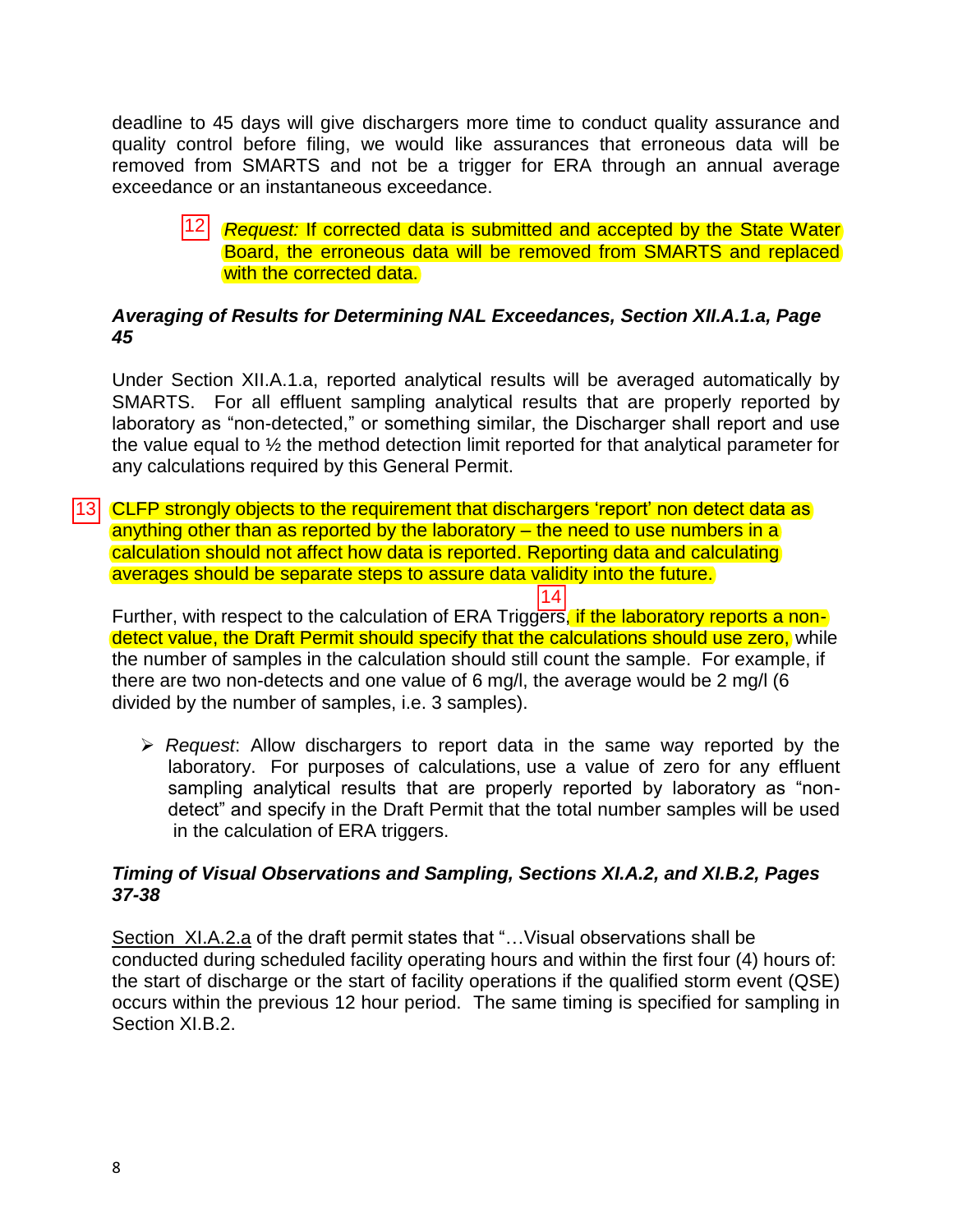$|15|$ We believe that sampling at the start of discharge or start of facility operations per the above condition will be difficult to achieve and, at a minimum, needs to be more clearly defined for compliance purposes.  $\frac{15}{16}$ 

 *Request*: we suggest that this condition be rewritten to read "…Visual observations shall be conducted during scheduled facility operating hours and within the first four (4) hours of: (i) the approximate start of discharge; or (ii) soon after the start of facility operations..."

#### *Observations before Anticipated Storm Events, Section XI.A.2.d, page 37*

Section XI.A.2.d of the draft permit reads: "Prior to an anticipated precipitation event, visual observations of all storm water drainage and containment areas shall be conducted to identify any spills, leaks, or improperly controlled pollutant sources, and appropriate BMPs must be implemented prior to rainfall. The visual observations are required during scheduled facility operating hours and are not required more than once within in any 14-day period... "

16 We do believe that visual observations of operations prior to anticipated precipitation events can be beneficial, and that each facility should tailor its SWPPP to require inspections to address how they will minimize exposure of materials to precipitation. However, in practice, the provision will require burdensome tracking of weather predications, and inspections will be challenging to complete on this timing (even if the facility QISP makes it a daily routine to review the weather forecast).

> *Request*: Remove permit condition XI.A.2.d, and replace it with the following condition: "Prior to an anticipated precipitation event, vVisual observations of all storm water drainage and containment areas shall be conducted at least monthly to identify any spills, leaks, or improperly controlled pollutant sources, and to ensure appropriate BMPs shall be are implemented. The visual observations are required during scheduled facility operating hours and are not required more than one within any 14 day period. The Discharger shall strive to complete these monthly inspections prior to any anticipated precipitation event and may have to complete more than one monthly inspection during the rainy season to consistently meet NALs (though more than one monthly inspection is not mandatory). For purposes of gauging storm events, aAn anticipated precipitation event is any…"

### *Sampling and Analysis,* **Section XI.B.2.a and b,** *Page 38-39*

According to Section XI.B.2.a and b of the draft permit, "a Qualifying Storm Event (QSE) is a discharge of storm water that occurs: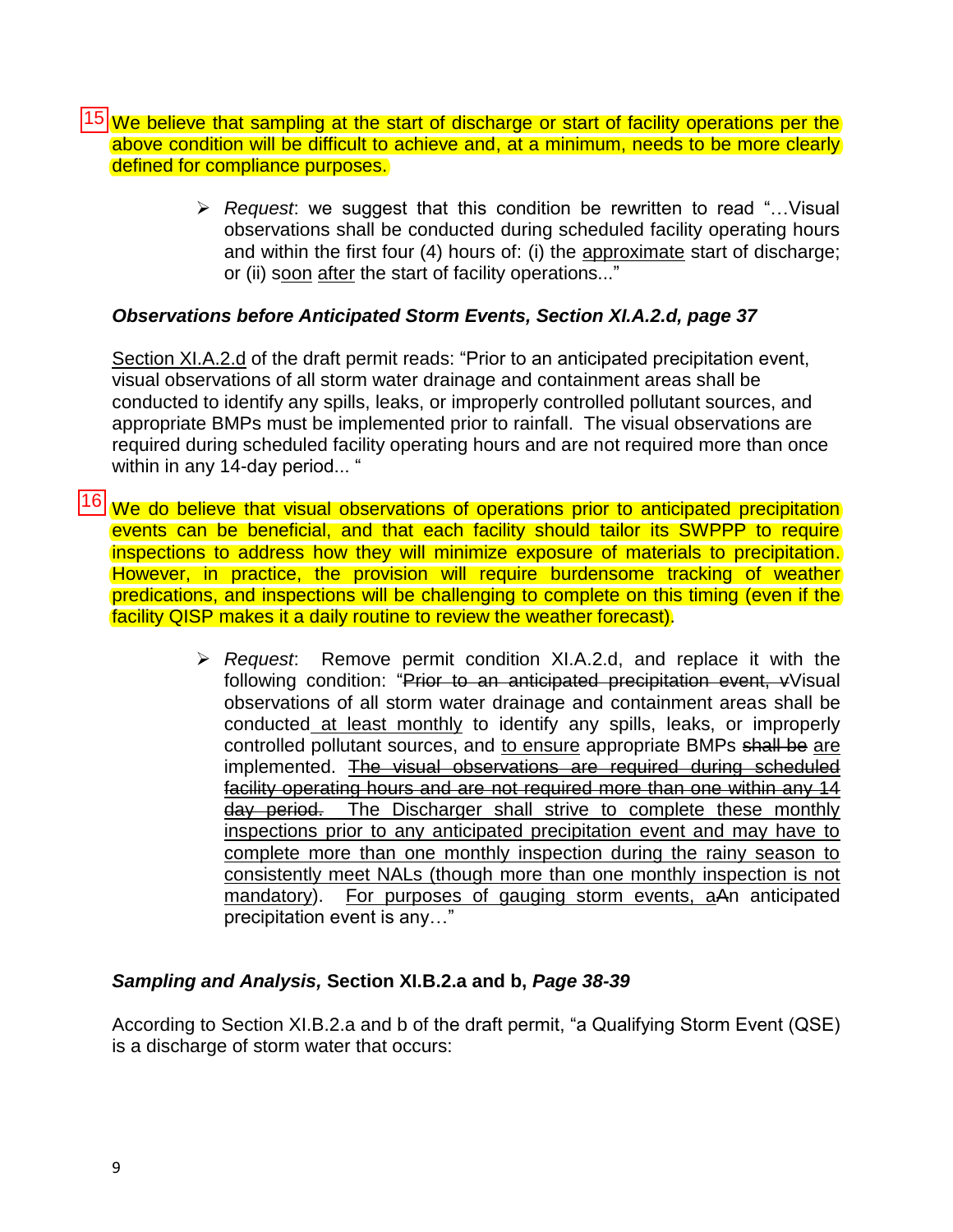- a. From a storm event that has produced a minimum of 1/10 inch of rainfall within the preceding 24 hour period as measured by an on-site rainfall measurement device; and
- b. From a storm event that was preceded by 72 hours of dry weather. Dry weather shall be defined as 72 hours of combined rainfall of less than 1/10 inch as measured by an on-site rainfall measurement device."

We believe that routine logging and tracking of rainfall at individual sites will represent a regulatory challenge (particularly if this work can only be completed by QISPs who will likely wear more than one hat at a factory/ plant). Some facilities are very close to a weather service station that represents rainfall conditions at their sites. In addition, some can avoid the need to examine a rain gauge if they can easily monitor whether discharge is occurring. Some (probably larger) facilities can choose to rely on the 1/10" benchmark to limit their observations, while other facilities should be allowed to elect to simply monitor whether discharge is occurring, which will be especially helpful if they have only one or two outfalls.

- 17 Accordingly, we suggest that this condition be rewritten to stipulate that rainfall alternatively can be measured as recorded by a local weather service station, provided that the choice of local weather service station is justified as representative of site conditions in the Annual Report,  $ar<sup>18</sup>b$  allow (but not force) the alternative of sampling when a discharge is observed regardless of the inches that have fallen.
	- *Request:* Amend Section XI.B.2 as follows:
		- a. From a storm event preceded by 72 hours of dry weather, and that has produced a minimum of 1/10 inch of rainfall within the preceding 24 hour period as measured by an on-site rainfall measurement device or as recorded by a local weather service station, provided that the choice of local weather service station is justified as representative of site conditions in the Annual Report; and or
		- b. At the Discharger's election, from a storm event that was preceded by 72 hours of dry weather.
		- c. Dry weather shall be defined as 72 hours of combined rainfall of less than 1/10 inch as measured by an on-site rainfall measurement device or as recorded by a local weather service station, provided that the choice of local weather service station is justified as representative of site conditions in the Annual Report."

#### *Sampling Parameters Relating to 303(d) Listed Waters, Section XI.B.5.d, Page 39.*

In Section XI.B.5.d the permit stipulates that discharges must analyze all effluent samples for applicable parameters related to 303(d) listed impaired water bodies.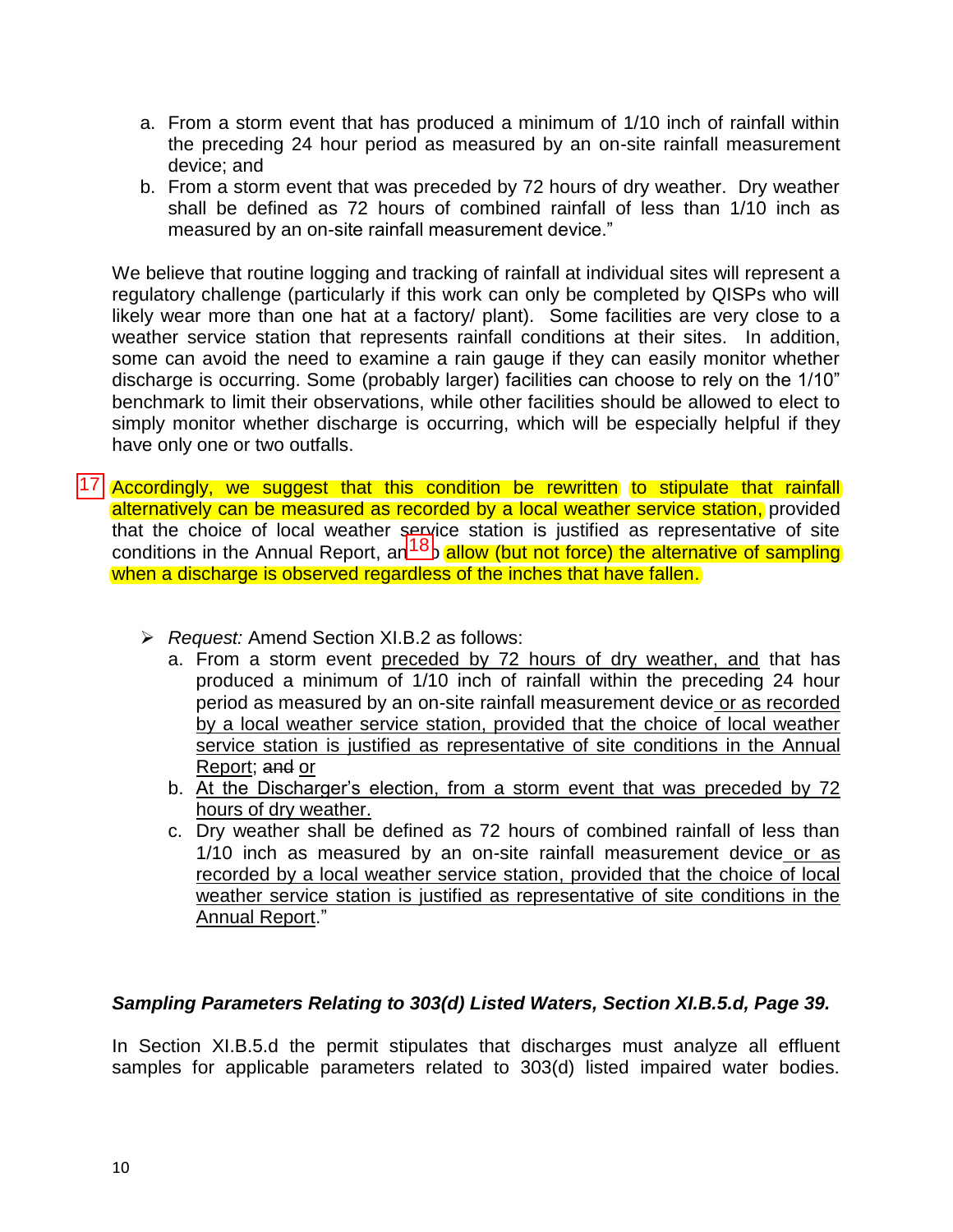Specify that Dischargers must only add such parameters annually, effective each October 1.

- We recommend that a web link and/or address to review/ access the state 303(d) list of 19 impaired water bodies should be provided in this condition as well as in Part VII, Condition B. Further, the State Water Board should regularly notify dischargers when this list changes and/or is updated during the term of this permit.
	- *Request*: Include a web link and/or address to review/ access the state 303(d) list of impaired water bodies in Section Xi.B.5.d as well as in Part VII, Condition B.

#### *Methods and Exceptions, Sampling and Frequency Reduction, Section XI.C.6, Page 44*

Section XI.C.6 of the permit indicates that any discharger may be eligible to gain a sampling reduction (quarterly to annual sampling) when 8 consecutive storm water quality samples are collected and all of the sampled storm events pass defined NALs.

We believe that this permit condition is overly restrictive when compared to the US EPA 2008 MSGP that allows dischargers to suspend all sampling for the permit term following four quarters of benchmark monitoring, if the average of the four monitoring values does not exceed the benchmark for a parameter.

#### *Request:* Allow discharger to suspend monitoring for one or more parameters upon the collection of four samples during consecutive quarters from the same discharge point that did not exceed the defined NALs.

Further, this condition should be re-written to clarify that if a discharger is unable to collect a sample during a quarter due to no rainfall or some other legitimate reason such as discharges outside normal business hours, these quarters do not need to be included in the calculation of consecutive quarters, and do not cause the tally to be reset; i.e., they are skipped over  $\frac{20}{3}$ <br>this<br>sargin<br>in, the  $\frac{1}{21}$ 

 *Request*: Clarify in Section XI.C.6 that if a discharger is unable to collect a sample during a quarter for a legitimate reason, these quarters are not included in the calculation of consecutive quarters, and do not cause the tally to be reset.

Finally, this condition as written seems to indicate that dischargers are not eligible to suspend monitoring for any parameters (after collecting eight quarterly samples) unless all sample testing parameters fall in line with all defined NALs. If this is correct, this requirement is overly restrictive and should be modified/ rewritten to allow sampling reductions on a parameter-by-parameter basis. This will be more cost effective, without sacrificing meaningful monitoring information.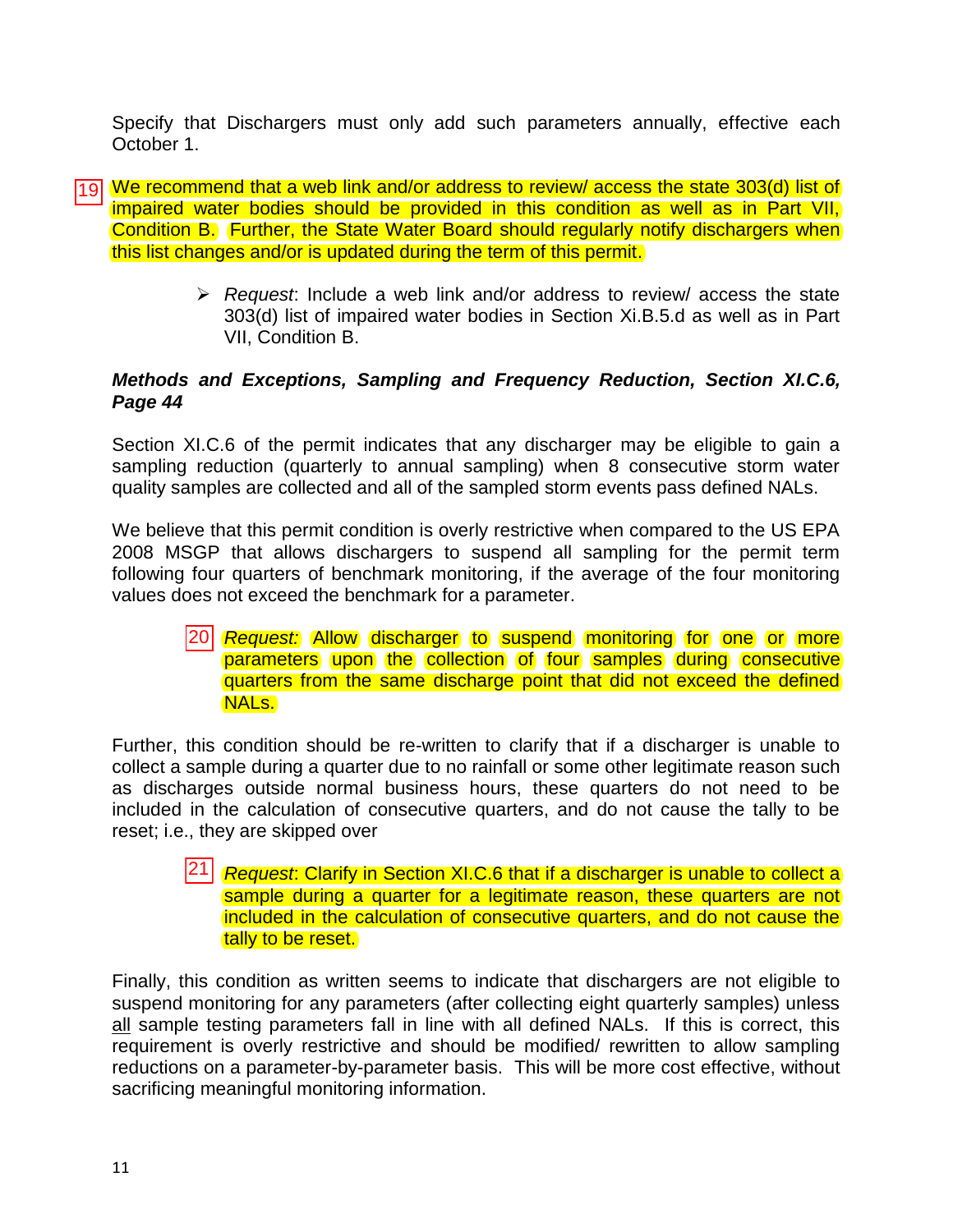*Request*: Rewrite Section XI.C.6 to allow sampling reductions on a 22 parameter-by-parameter basis.

#### **Exceedance Response Actions**

#### *Level 1 Improvements, Sections XII.C and D.1, Page 46-47*

Sections XII.C and D.1 of the draft permit describe Level 2 corrective actions that need to be taken when a discharger repeats an NAL exceedance in any subsequent reporting year, for a parameter which showed an NAL exceedance triggering Level 1. This means that Level 2 can be triggered during the fall/winter of the same year in which the Discharger implemented Level 1 operational source controls – possibly only a month or two later. In fact, a "subsequent reporting year" might be interpreted as a year (or multiple years) in which BMPs are continuing to be installed, before the completion date, whether during a rain in the summer of the implementation year or during a period beyond October 1 allowed pursuant to a BEIR.

We believe that dischargers should be given up to two years to implement and measure the effectiveness of improvements made at Level 1 before a status change to Level 2. This time change is more than reasonable and is really needed to properly assess, benchmark, and validate any operational changes completed under Level 1 (before having to study and effect the more costly changes that may be required in Level 2). We believe that it is technically incorrect to expect a discharger to demonstrate resolution of a NAL exceedance in a single year's monitoring after BMP improvements.

- *Request:* Give dischargers up to two years to implement and measure the<br>
effectiveness of improvements made at Level 1 before a status change to<br>
Level 2.<br> *Request:* Specify that Level 2 will not be triggered during a pe effectiveness of improvements made at Level 1 before a status change to Level 2.
- *Request*: Specify that Level 2 will not be triggered during a period before the scheduled completion date for BMP improvements under a Level 1 technical report.

#### *Level 2 Reports, XII.D.2, Page 47*

Section XII.D.2 specifies that discharges have 120 days to complete all of the items listed, including determination of necessity of structural and/or treatment control BMPs, and preparation of a detailed Level 2 ERA Technical Report.

We believe that dischargers should be given up to one-year, rather than 120 days to complete these items as they represent a significant amount of work and most dischargers will not have the in-house expertise to complete all of the work/analyses required and will have to retain the services of a California licensed professional to help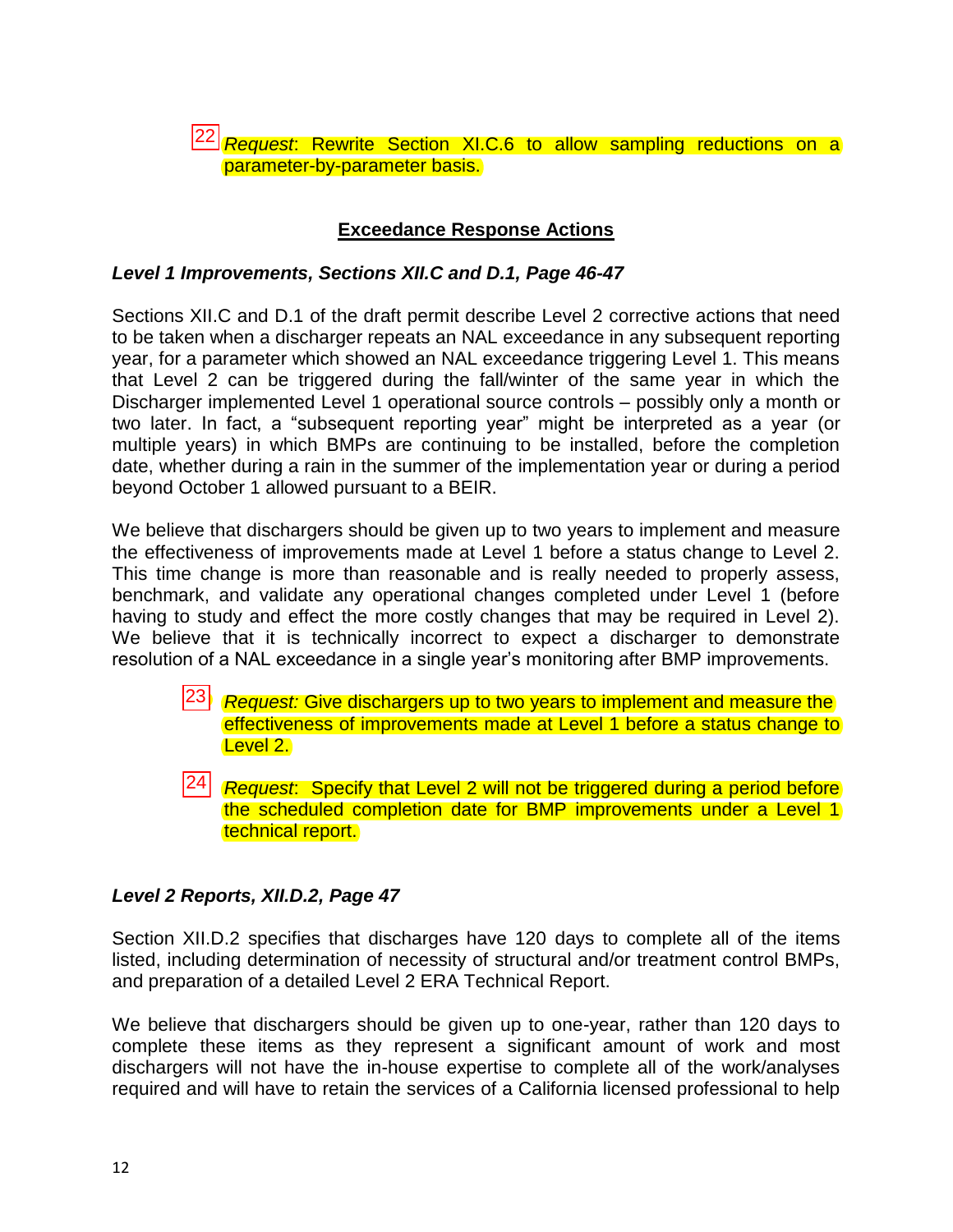them complete the work. If a licensed professional is needed, most businesses, both large and small, will have to plan and budget this work well in advance, since the fees charged by professional engineers can be substantial. Projects of this nature are typically identified at the beginning of the yearly business budget cycle and are completed by year end of the cycle.

- <u>Request:</u> Provide an additional year for the deadline provided for in<br>
Section XII.D.2.<br>
26 *Request: Specify that a new* evaluation under XII.D.2 will not be triggered Section XII.D.2.
- *Request*: Specify that a new evaluation under XII.D.2 will not be triggered during a period before the scheduled completion date for BMP improvements under a Level 2 technical report.

#### *Level 2 Improvements, Section XII.D.3, Page 48*

We believe that dischargers should be given up to two-years to fully implement any Level 2 Structural/ Treatment controls (as well as the Demonstration Technical Report, if applicable) given that these BMPs will likely involve capital expenditures, including the need to properly bid project work. Except in those rare cases where an imminent threat to the health of the public or environment exists, the deadline for completing extensive capital BMPs for purposes of this General Permit should be in two-years or longer (particularly given the case that it is unknown whether or not the NALs are appropriate state-wide at this time). 27

*Request*: Provide an additional year for the deadlines provided for in Section  $XII.D.3.$ 

### *Premature Treatment Requirements, Section* **XII.D.2.a, Page 47**

28 We do not think it is advisable either scientifically or economically, to require dischargers in this permit cycle to install treatment BMPs until it is determined whether the NALs are appropriate benchmarks state-wide and industry-wide.<sup>[1]</sup>

The Draft permit language should clarify that at Level 2, considering and installing good operationa<sub>29</sub> purce and structural controls should be allowed to satisfy the BMP requirements. USEPA only uses the benchmarks in the MSGP as a basis for evaluation, not as a basis for mandating that BMPs be improved and definitely not to require structural and treatment controls.

30 The State should be encouraging low impact strategies for controlling storm water, not costly end-of-pipe treatment solutions. We do not support pushing dischargers to make abrupt/ rash decisions to install costly mechanical and/or brick and motor treatment

 $\overline{a}$ 

 $^{[1]}$  This includes determining whether the EPA's use of aquatic life criteria in EPA benchmarks is appropriate as a basis for NALs as used under this General Permit (particularly as this pertains to Dischargers that do not discharge to TMDL and/or impaired water bodies). The MSGP only uses the benchmarks as a basis for evaluation, not as a basis for mandating that BMPs be improved.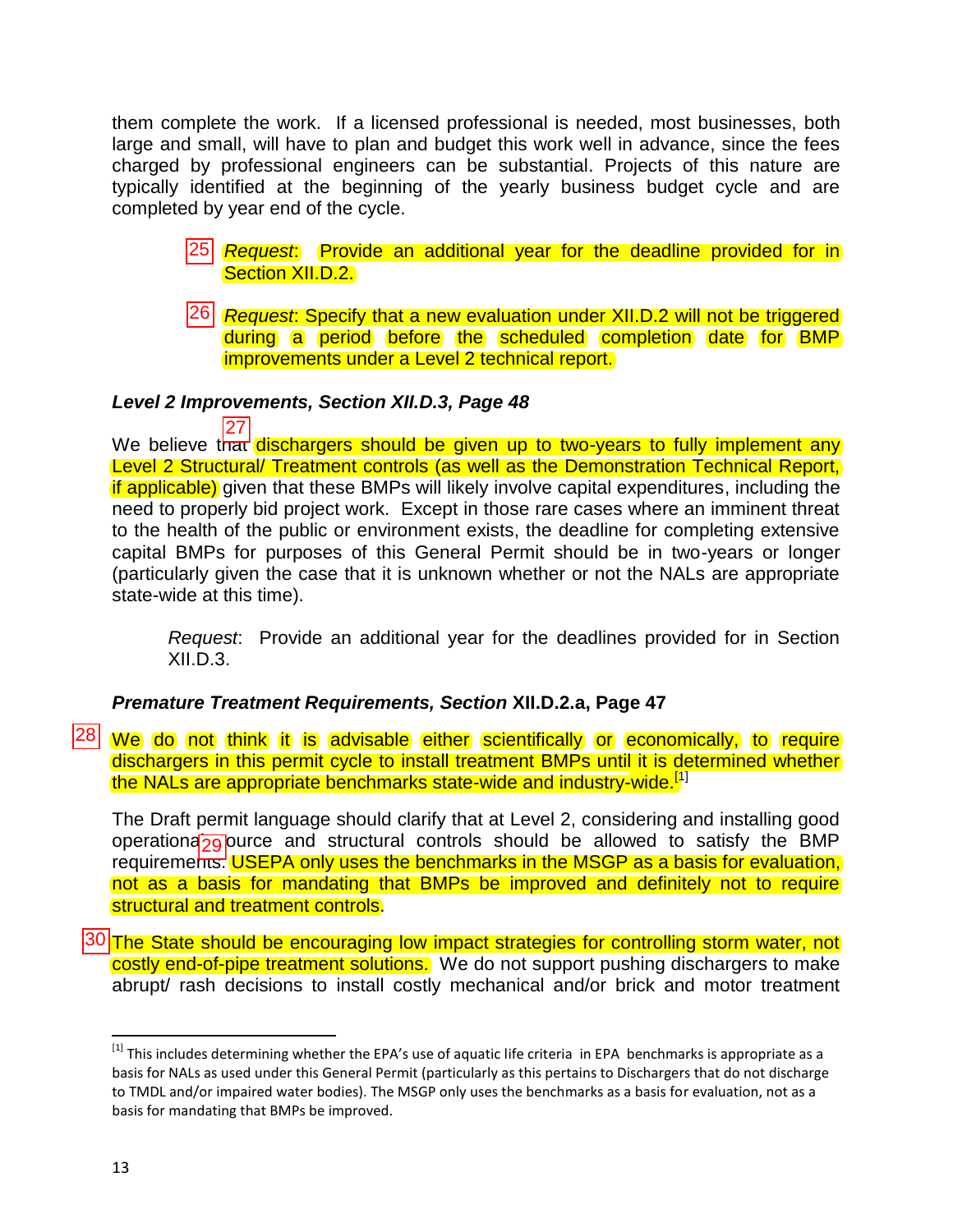systems to comply with NALs that may or may not be valid in all circumstances across the state.

Given the uncertainty of the EPA NALs as they apply to California water ways statewide, we believe  $\sqrt{32}$  efforts should be focused on the collection of scientifically valid storm water quality data, developing an understanding of seasonal variations in storm water quality at sites, identifying problem areas at sites, improving storm water pollution prevention plans, better employee training, and the formulation of technically sound, cost-effective, and low maintenance measures to correct pollution problems at sites. statewide, we believe t<sup>1</sup>32<br>
valid storm water quality of<br>
storm water quality at site<br>
pollution prevention plans,<br>
sound, cost-effective, and

> **EXA Request:** Revise the description of the Level 2 BMP evaluation in XII.D.2.a to require evaluation of all BMPs relating to the sources of the NAL Exceedance, without the requirement to provide special justification for not adopting structural and treatment contro<sup>33</sup> Permit the technical report to describe any additional BMPs including operational source controls.

#### **Training Requirements**

#### *Simplify System Described in Section IX, Page 23-25* 34

CLFP members find the division of roles and three levels of training in the permit to be cumbersome, and CLFP expects difficulties in understanding and implementing the complexity in the permit training and qualification program.

In addition, the nature of the required training and qualifications is not yet clear, though this will be a very important requirement under the permit affecting staffing and employment at the relevant facilities, as well as the availability of qualified staff and consultants. Staffing and training are the heart of an industrial facility's businesses, many of which operate in multiple states, and must move staff on relatively short timeframes.

#### *Request*: Clarify in more detail the nature of training and qualification requirements, and simplify so there will be no more than two, and possibly even just one, level of "QISP."

Finally, the timing of the roll out of qualifications falling within the various levels of QISP creates a somewhat strange period, when SWPPPs are certified by people who will later be deemed unqualified, and it is unclear whether and how they must be later certified by a person qualified as a QISP. In the meantime, also, there is a period when only licensed engineers and geologists have a QISP III qualification (automatically), when it is unavailable to others who later can qualify.

Therefore, companies who must submit reports during the first years may have to pay much more than companies who happen to submit reports later.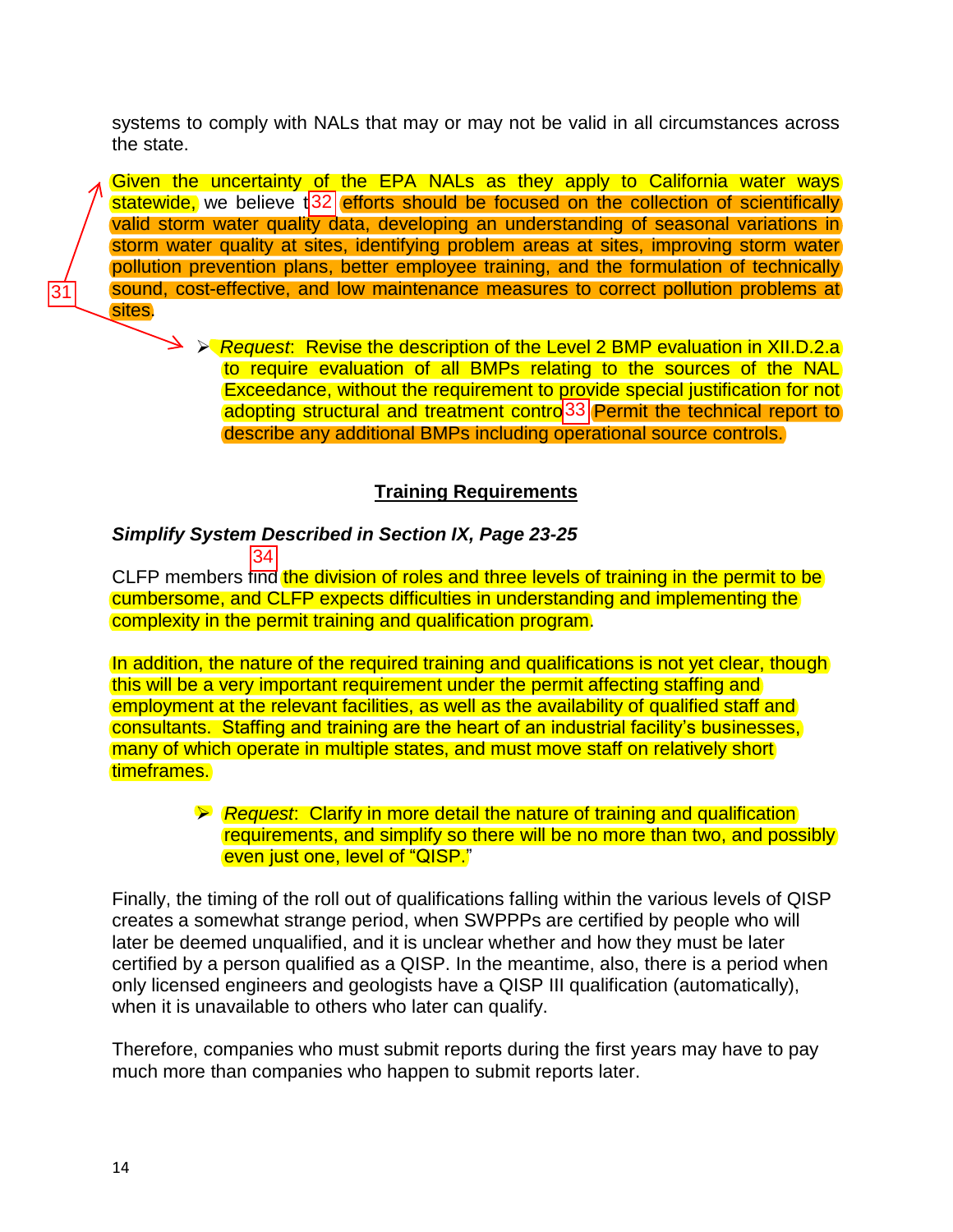*Request*: Delay the effective date of the permit to ensure that all the relevant qualifications are achievable before PRDs, and particularly the SWPPP, must be completed and certified.

### **SWPP Requirements**

### *Best Management Practices (BMPs), Condition 3b, Periodic SWPPP Updates, Page 33*

The permit requires dischargers to update the SWPPP as needed and, when revised significantly, certify and submit the revised SWPPP via SMARTS within 30 days. It is unclear what type of revision will be considered significant enough to require filing. It is common for facilities to revise their SWPPPs periodically to keep them in step with operations and BMP improvements, and it will be burdensome for the person responsible for regulatory compliance to create a system to catch every change fast enough to re-file within 30 days. As a practical matter, this is likely to chill motivations to make changes and improvements, due to the burden of tracking and re-filing, which also does not appear to offer offsetting real benefits. 35<br>
and<br>
it the following<br>
she and<br>
36<br>
37<br>
37

- *Request*: If filing of revisions will be required, please specify that this is not required more often than annually, except to the extent earlier submissions are required as part of ERA requirements in Section XII. This will allow compliance managers to calendar the task.
- *Request*: In addition, this permit condition should be revised/ expanded to detail what a significant SWPPP update encompasses from a regulatory perspective for purposes of compliance with this permit condition.

### **Conditional Exclusion – No Exposure Certification (NEC) Requirements**

#### *Requirements for Annual NEC Coverage Recertification, Section XVII.F, Page 61*

The Permit provides that by July 1 of each reporting year beginning in 2014, any Discharger who has previously registered for NEC coverage shall annually submit and certify an NEC Checklist prepared by a QISP II or III demonstrating that the facility has been evaluated, and that none of the Industrial Materials or Activities listed above are, or will be in the foreseeable future, exposed to precipitation.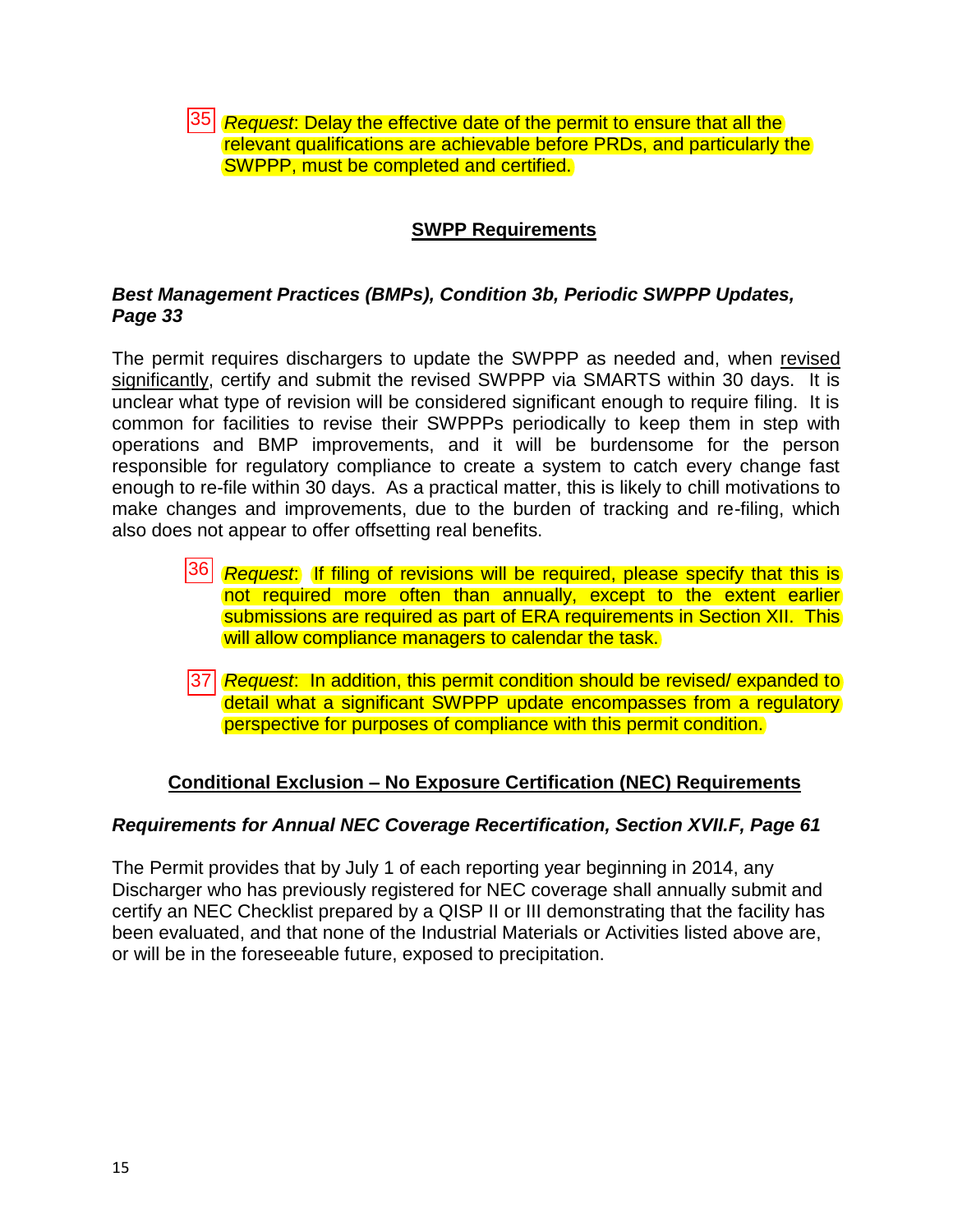CLFP does not believe that the State Water Board has presented a strong argument for inclusion of this restrictive condition. Consistent with the US EPA 2008 MSGP as well as most other state storm water general permits, plants/facilities should only be required to renew NECs once every five years (matching the five-year renewal cycle of NPDES permits). If the State Water Board retains the requirement that an NEC recertification must be filed annually, this condition should be re-written to somewhat lessen the annual regulatory burden and related costs (as well as the need for a Discharger to hire an outside QISP or retain a QISP II or III on staff when they would not normally). The Water Board can always in their discretion require individual problem Dischargers to submit NECs annually, though if a Discharger falls in this category the facility probably should be covered under the full General Permit in any event. In other words, do not impose burdens on the majority of dischargers because of a few bad ones.

> *Request*: Remove recertification requirement. Alternatively, this 39 recertification process could be a less burdensome requirement that the Discharger certify annually that facility operations have not changed substantially from year to year and that is reasonable to assume operations retain NEC coverage.  $\begin{array}{r} \hline \hline 39 \\ \hline \hline 39 \\ \hline \end{array}$ d p

### **Minimum BMPs and Visual Monitoring -- Seasonal Activities**

Many food processors cease processing activities seasonally, often during months corresponding to the typical rainy season.

- *Request*: Add language to the permit recognizing that facilities that are seasonally inactive may consider this under X.H.2, in justifying a choice not to adopt particular minimum BMPs.
- 41 Request: If the permit retains Section XI.A.2.d's visual observation requirement prior to anticipated precipitation events, provide express relief from this requirement during periods when facilities are seasonally inactive (which could be documented by a certified filing in SMARTs).

### **Receiving Water Limitations and Receiving Water Corrective Actions**

Section VI (p. 22) of the Draft Permit, together with Section XX.B (p. 65), substantially change the receiving water limitations in the current IGP, eliminating the existing permit's description of a process which maintain a Discharger's compliance with the permit. In addit and the language in VI.A should not include the phrase "or contribute," because, as recognized by USEPA when it eliminated those words in the MSGP in 2008, that phrase is not required by regulations in effluent limits but comes from the threshold that simply shows "reasonable potential" triggering the need to simply have a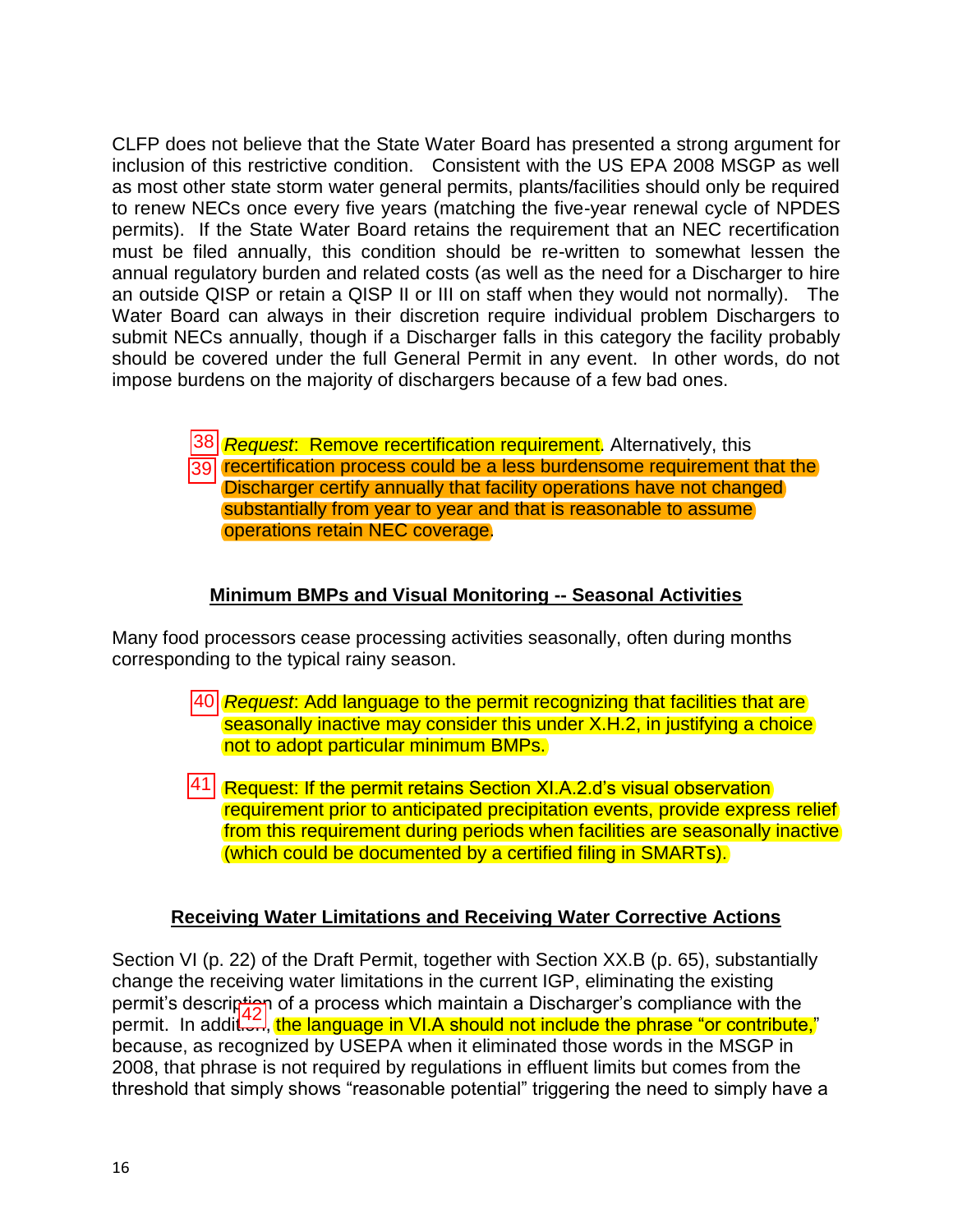limit. The phrase "or contribute" Is not found in the Clean Water Act or clarified by precedent when used in an effluent limitation.

There[43], we request that Sections VI.A, VI.D and XX.B.1 be revised follows:

## **VI. RECEIVING WATER LIMITATIONS**

- **A.** Dischargers shall ensure that industrial storm water discharges and authorized NSWDs do not cause or contribute to an exceedance of any applicable WQS in any affected receiving water.
- **B.** Dischargers shall ensure that industrial storm water discharges and authorized NSWDs to any surface or groundwater do not adversely affect human health or the environment.
- **C.** Dischargers shall ensure that industrial storm water discharges and authorized NSWDs to any surface or groundwater do not contain pollutants in quantities that threaten to cause pollution or a public nuisance.
- **D.** A Discharger will not be in violation of Receiving Water Limitation C.2. as long as the Discharger has fully complied with the procedure described in Special Condition XX.B.

## **XX. SPECIAL CONDITIONS . . .**

## **B. WATER QUALITY BASED CORRECTIVE ACTIONS**

- 1. Upon determination by the Discharger or written notification by the Regional Water Board that industrial storm water discharges and/or authorized NSWDs contain pollutants that are in violation of may otherwise exceed of Receiving Water Limitations (Section VI.C)<sup>1</sup>, the Discharger shall:
	- a. Conduct a facility evaluation to identify pollutant source(s) within the facility that are associated with industrial activity and whether BMPs described in the SWPPP have been properly implemented;
	- b. Assess the facility's SWPPP and its implementation to determine whether additional BMPs or SWPPP implementation measures are necessary to prevent or reduce pollutants in industrial storm water discharges to meet the Receiving Water Limitations (Section VI); and,
	- c. Certify and submit via SMARTS documentation based upon the above facility evaluation and assessment that:
		- i. Additional BMPs and/or SWPPP implementation measures have been identified and included in the SWPPP to meet the Receiving Water Limitations (Section VI); or,
		- ii. No additional BMPs or SWPPP implementation measures are required to reduce or prevent pollutants in industrial storm water discharges to meet the Receiving Water Limitations (Section VI).
- 2. The documentation, evaluation, and assessment above shall be completed by a QISP II or III.

 $\overline{\phantom{a}}$  $1$  We assume reference to VI.C rather than VI was a typographical error.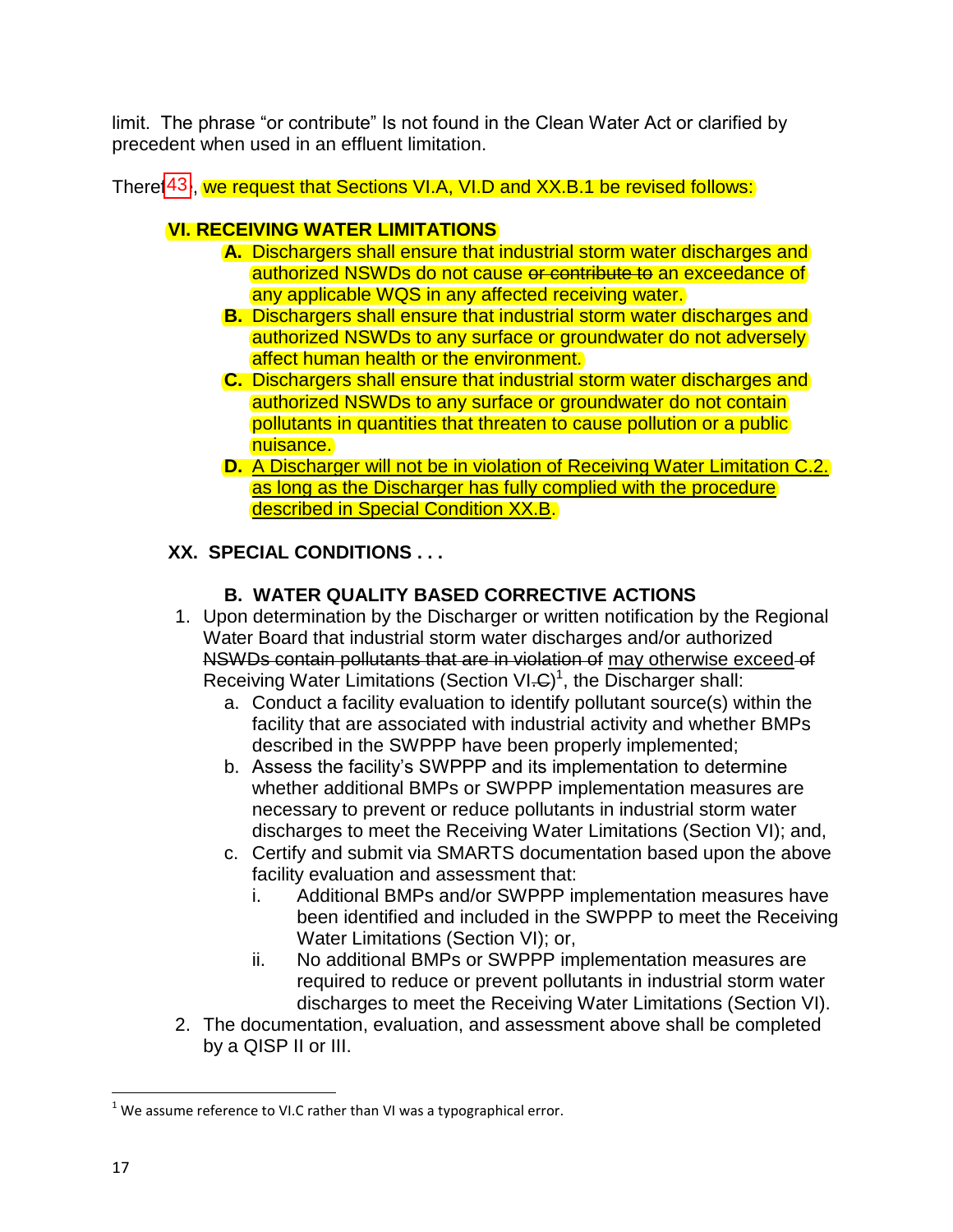#### **Attachment A Additional Wording to Eliminate LRP and Clarify Signatories**

#### *Abandoning Requirements for an "LRP" – Glossary, Attachment H* 44

*Revisions to the Glossary Definitions of Discharger and LRP*: The Glossary contains a definition of "Legally Responsible Person", which is not actually a person but can be a corporate entity and appears to be the actual permittee. The Glossary contains a definition of "Discharger" that simply cross refers to the definition of Legally Responsible Person, showing that two terms are not needed. (The phrase "or other entity" adds nothing because entities are mentioned in the LRP definition.)

 *Request*: Use the more detailed definition now assigned to LRP as the definition of "Discharger," and delete the separate definition of LRP as per the following:

"Discharger: A person, company, agency or other entity that is the operator <sup>2</sup>of the industrial facility covered by The Legally Responsible Permit (see definition) or entity subject to this General Permit." "Legally Responsible Person: A person, company, agency or other entity that is the *operator of the industrial facility covered by this General Permit*."

### *Revision of Glossary Definition of Duly Authorized Representative*

The definition of Duly Authorized Representative says it means the individual "who may sign, certify and submit Permit Registration Documents, Notices of Termination, and any other documents, reports, or information required by the General Permit, the State or Regional Water Board, or US EPA."<sup>3</sup> The definition attempts to address the actual signatory requirements, which must be consistent with similar language in 40 CFR  $122.22(b).$ <sup>4</sup> However, it is not consistent with the regulation or the permit's other more explicit instructions, in Section XXI.K, which are not easily restated as a definition. Among other things, the definition appears to allow a Duly Authorized Representative to file the permit application, i.e. the NOI, which may not satisfy 40 CFR 122.22(a), which

 $\overline{\phantom{a}}$ 

<sup>&</sup>lt;sup>2</sup> This matches the federal requirement as to who must apply for a permit. 40 CFR 122.21(b) specifies that when a facility or activity is owned by one person but is operated by another person, it is the operator's duty to obtain a permit.

 $^3$  The person authorized to sign and certify reports is intended to satisfy the federal regulation, and carries the familiar specifications:

<sup>&</sup>quot;a duly Authorized Representative has responsibility for the overall operation of the regulated facility or activity, such as a person that is a manager, operator, superintendent or another position of equivalent responsibility, or is an individual who has overall responsibility for environmental matters for the company…"

 $^4$  The definition and other Draft Permit language also leaves ambiguous whether the authorization may be made by authorizing anyone holding a corporate *position* rather than a named person occupying the position (40 CFR 122.2(b) expressly allows designation by position).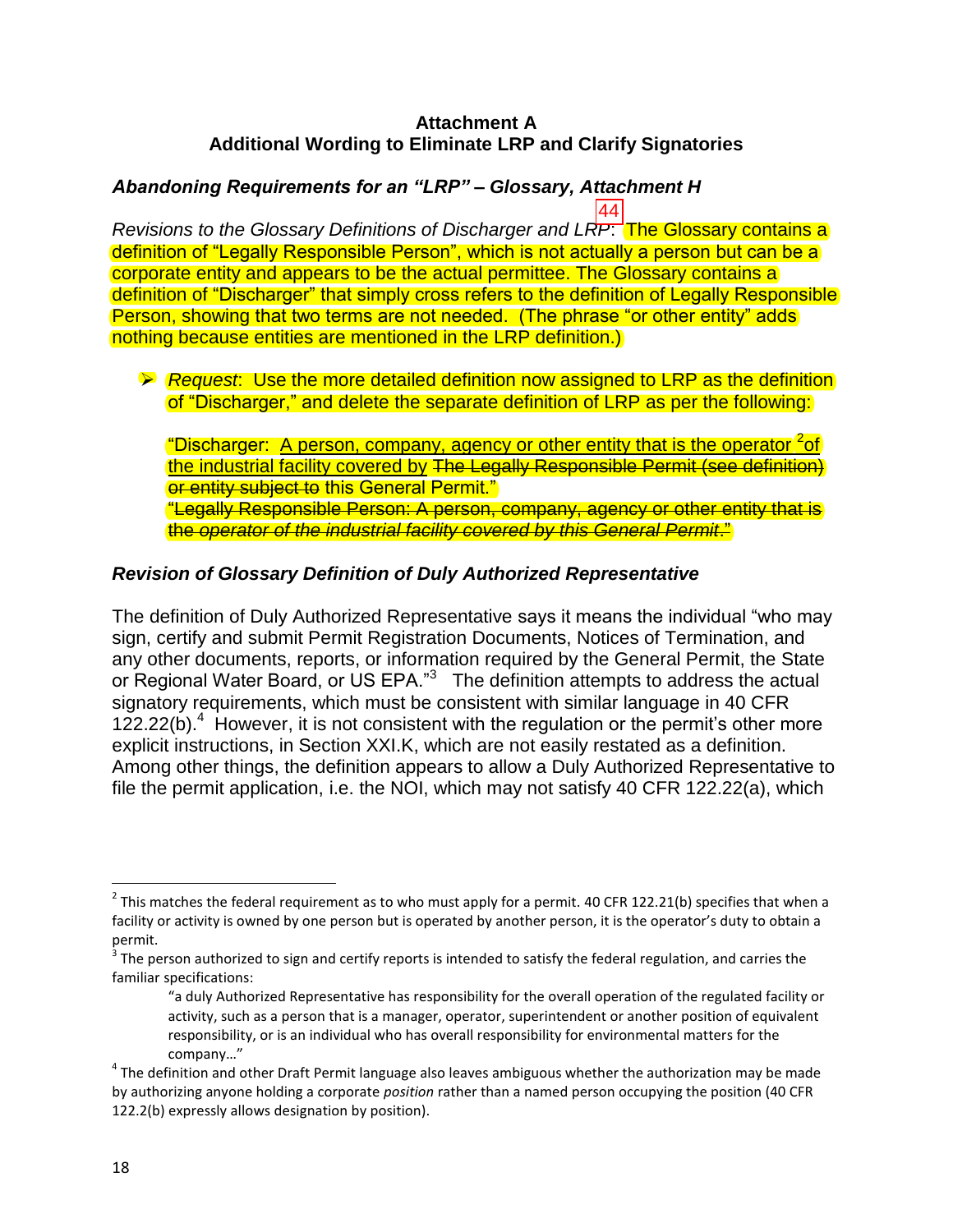requires a high level representative of the Discharger to certify the initial application, and to designate the Duly Authorized Representative.<sup>5</sup>

 *Request*: Simplify the definition of Duly Authorized Representative by making it a cross reference to Section XXI.K, as follows:

"Duly Authorized Representative A person who has been authorized by the Discharger to sign specified documents, as set forth in Standard Condition Section XXI.K., certify, and electronically submit Permit Registration Documents, Notices of Termination, and any other documents, reports, or information required by the General Permit, the State or Regional Water Board, or US EPA. Duly Authorized Representative eligibility is as follows: a. The LRP must authorize via SMARTS any person designated as a Duly **Authorized Representative;** 45 "LDOSDDE SPORDCRADE ALTERNE SPORDCRADE ALTERNE SPORDCRADE ALTERNE SPORDCRADE ALTERNE SPORDCRADE ALTERNE S<br>46

b. The authorization shall specify that a person designated as a Duly Authorized Representative has responsibility for the overall operation of the regulated facility or activity, such as a person that is a manager, operator, superintendent, or another position of equivalent responsibility, or is an individual who has overall responsibility for environmental matters for the company; and,

c. The authorization must be current (it has been updated to reflect a different individual or position) prior to any report submittals, certifications, or records certified by the Duly Authorized Representative."

### *Signatory References in Permit Registration Documents***,** *Attachment C*

The application attachment, helpfully, does not refer to a Legally Responsible Person or a Duly Authorized Representative at all. The relevant sections seem to be F. 5 and 6 (repeated in H.1 (d) and (e) for No Exposure Certification) , which require:

"5. A [sic] NOI Certification *by the Discharger* that all PRDs submitted are correct and true."

"6. SMARTS Electronic Authorization Form Signed by *any user authorized to certify and submit data electronically*."

 *Request*: Section F.6 (identical to H(1)(e)) appears to be a somewhat confusing administrative reference to who may sign and submit documents. Perhaps it could refer to Order Section XXI.K also.

#### *Revisions to the Other "LRP" References in the Draft General Permit; Section XXI.K as Focus*

The following changes address all references in the Order to "Legally Responsible Person" and "LRP" (Fact Sheet would also be amended accordingly).

 $\overline{\phantom{a}}$ 

<sup>&</sup>lt;sup>5</sup> Please also see Order Section XXI.K (see also Form 200 on the State Water Board's website, which is the general WDR application form), for the lists of persons qualified to sign permit applications, which matches 40 CFR 122.2(a).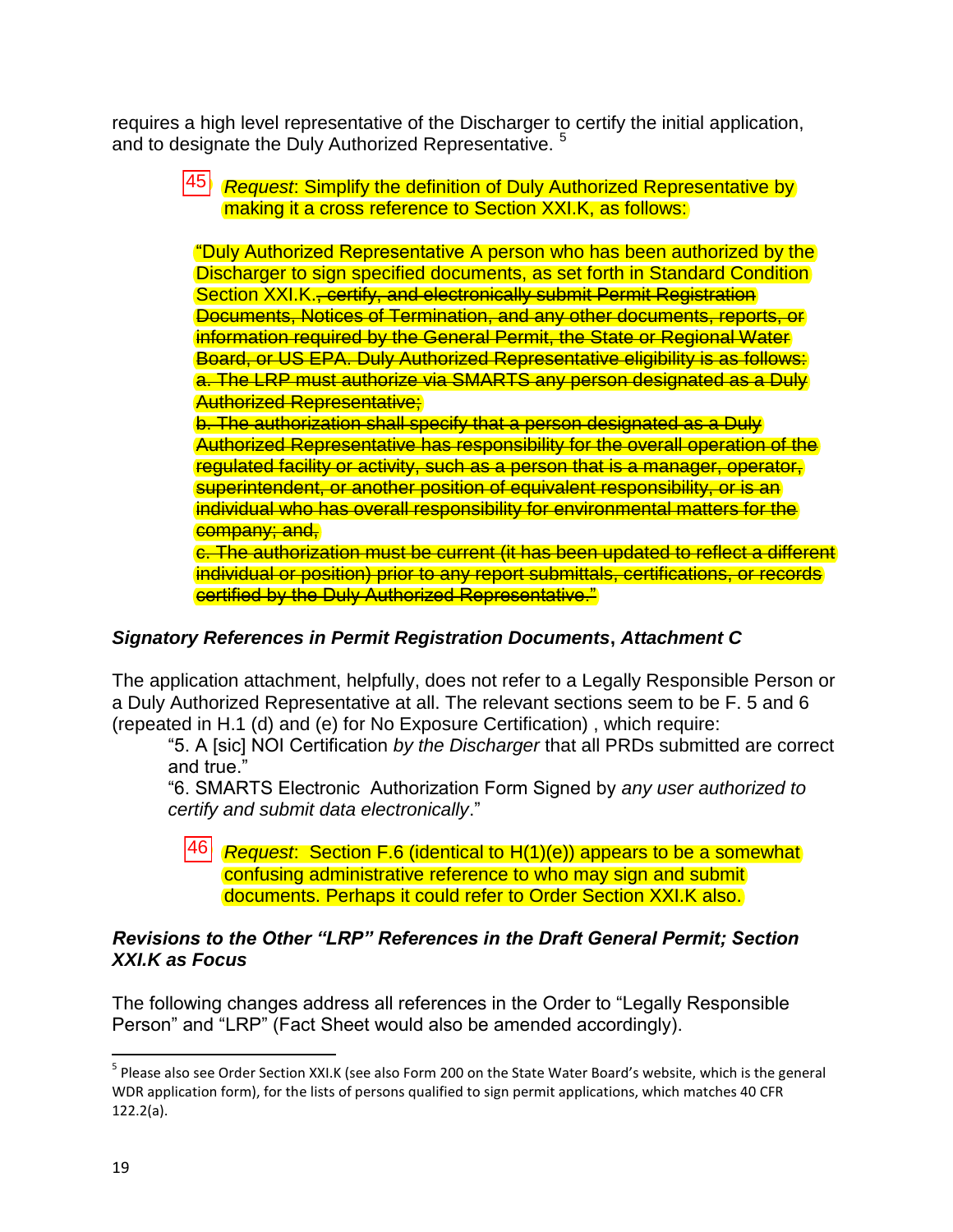*Request*: We request consideration of the following changes:

### *Permit Finding A. 14 (p. 2)*

This General Permit requires the Discharger's Legally Responsible Person (LRP) to electronically certify and submit all documents through the State Water Board's Storm Water Multi-Application and Report Tracking System (SMARTS) website to reduce the state's reliance on paper, to improve efficiency, and to make such General Permit documents more easily accessible to the public and the State and Regional Water Boards.

#### *Permit Finding B.22 (p. 3)*

Facilities otherwise subject to this General Permit but for which a valid Notice of Non-Applicability (NON A) and a NONA Technical Report has been certified and submitted via SMARTS by the Discharger's LRP (see Wat. Code, § 13399.30, subd. (a)(2)) are not covered under this General Permit. [*Note also*: the Water Code does not require submission of NONA's via SMARTS and it appears inappropriate to add this requirement in a specific permit.]

#### *Order Section II.A.1 p. 15)*

II. REQUIREMENTS FOR RECEIVING GENERAL PERMIT COVERAGE

. . . Upon administrative termination, Dischargers are subject to enforcement by the Regional Water Boards until coverage under this General Permit is obtained by designating an LRP to submitting new PRDs pursuant to the provisions of Section II. Individuals authorized to certify and submit PRDs and other reports shall be consistent with Section XXI.K of this General Permit, and the administrative details for the use of the SMARTs forms, shall be described in guidance on the SMARTS system.

#### **E.** General Permit Coverage (N01)

1. Facilities Discharging Storm Water Associated with Industrial Activity.

... The Discharger shall designate a Legally Responsible Person (LRP) to register for coverage under this General Permit by certifying and submitting Permit Registration Documents (PRDs) via the Stormwater Multi-Application Reporting and Tracking System (SMARTS) [\(http://smarts.waterboards.ca.gov\)](http://smarts.waterboards.ca.gov/), which consist of:

a. Notice of Intent (N01) and Signed Certification Statement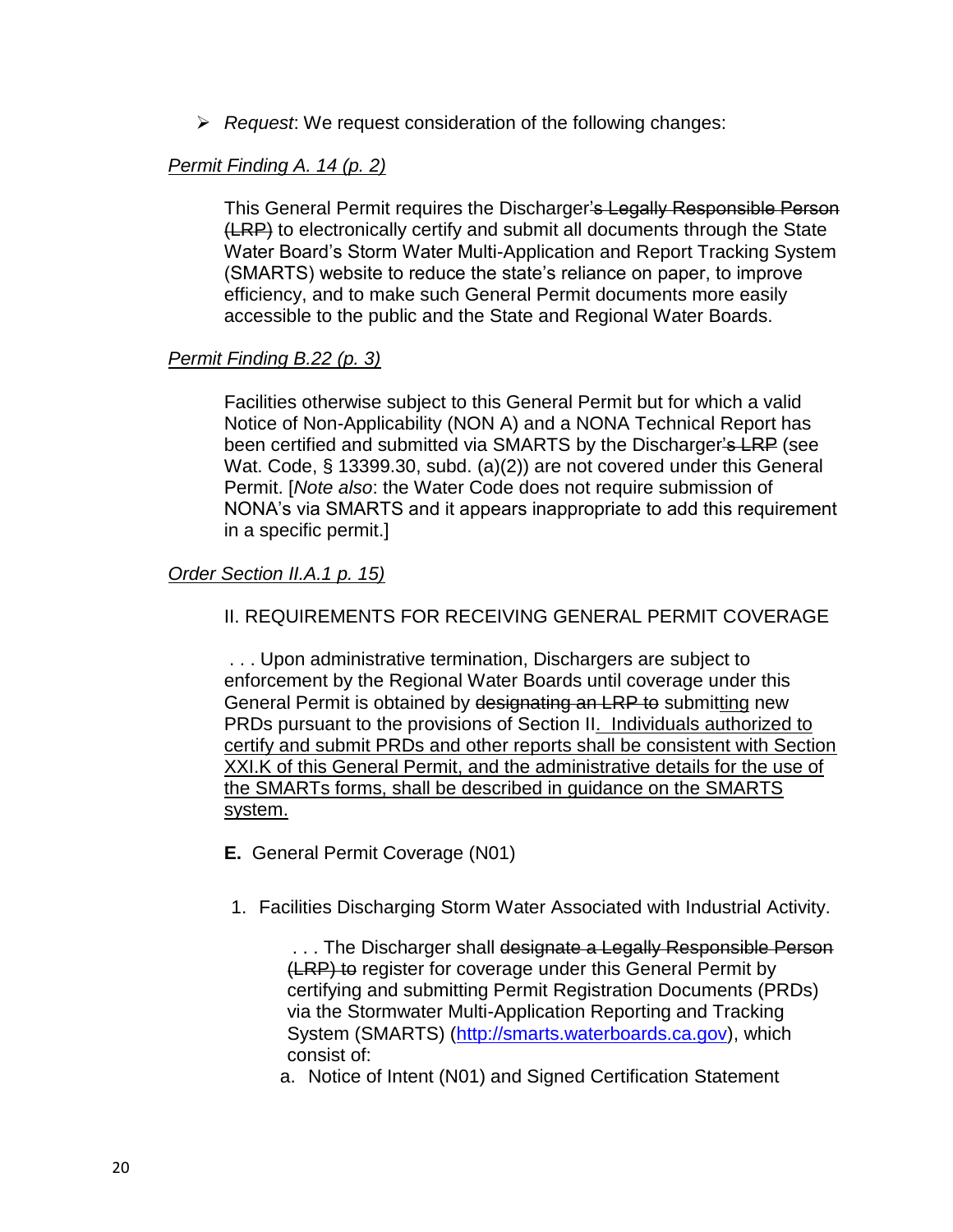- b. Copy of Current Site Map from the SWPPP (see Section X.E)
- c. Storm Water Pollution Prevention Plan (see Section X)
- d. Annual Fee

#### *Order Section II.C (p. 16)*

- **F.** Obtaining General Permit Coverage for Facilities Subject to this General Permit
- 1. Existing or new Dischargers shall designate an LRP to register for NOI or NEC coverage under this General Permit by certifying and submitting PRDs in SMARTS in accordance with the schedule provided in this Section II.D-E below. When PRDs are certified and submitted and the annual fee is received, the State Water Board will assign the Discharger a Waste Discharger Identification (WDID) number.
- 2. The Discharger shall designate an LRP to certify and submit all PRDs and other required compliance documents via SMARTS, with the exception of annual fees, which must be mailed.

New PRDs shall be certified and submitted via SMARTS by the Discharger's LRP whenever there is a change to either the ownership of the facility operations or the location. When there is an ownership change, the prior Discharger (seller) must inform the new Discharger (buyer) of the General Permit requirements.

*Order Section XXI.K – Primary Provisions on Discharger Signatories,* Standard Conditions, p. 68

- K. Electronic Signature and Certification Requirements . . .
- 3. All Permit Registration Documents (PRDs) for NOI and NEC coverage, Notices of Termination (NOTs), Annual Monitoring Reports, Level 1 ERA Report, Level 2 ERA Technical Reports, Level 2 ERA Demonstration Technical Reports, or any other document required by this General Permit shall be certified and submitted for submission via SMARTS by the on behalf of the Discharger s LRP as described in this Section K.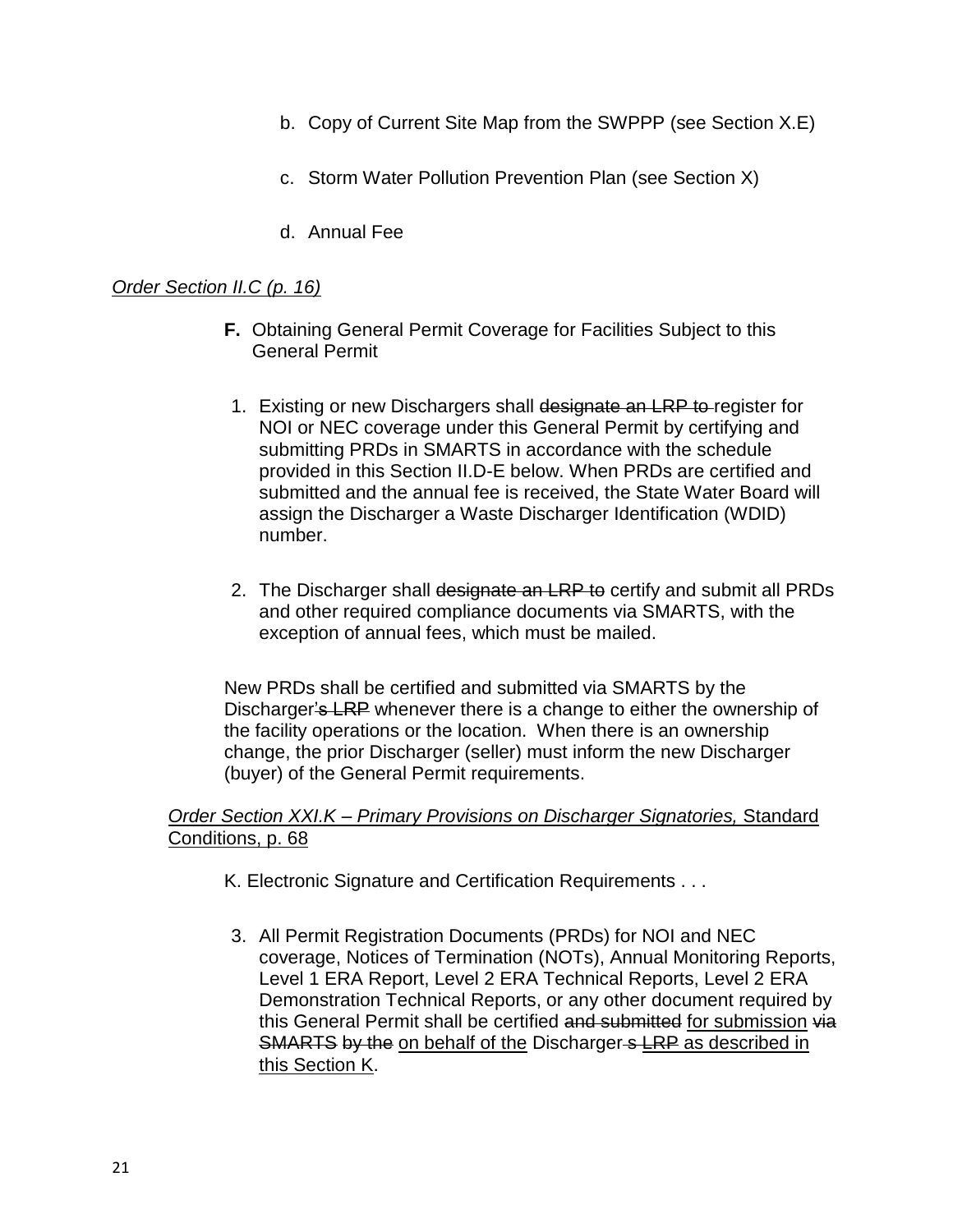- 4. PRDs and designations of Duly Authorized Representatives shall be certified and submitted by one of the following representatives of the Discharger:
	- a. For a corporation: by an authorized corporate officer. For the purposes of this section, an authorized corporate officer means: (a) a president, secretary, treasurer, vice-president, or other officer of the corporation with authority to execute documents on behalf of the corporation pursuant to corporate bylaws or board resolution; or (b) the manager of the facility, if authority to sign documents has been assigned or delegated to the manager in accordance with corporate bylaws and by corporate resolution;
	- b. For a partnership or sole proprietorship: by a general partner or the proprietor, respectively, that is authorized to execute legally binding documents on behalf of the partnership or sole proprietorship (as the case may be) in accordance with the entity's governing documents; or,
	- c. For a municipality, state, federal, or other public agency: by either a principal executive officer or ranking elected official that possesses signatory authority of the governmental agency at issue. The principal executive officer of a federal agency includes the chief executive officer of the agency or the senior executive officer having responsibility for the overall operations of a principal geographic unit of the agency (e.g., Regional Administrators of US EPA).

Other than PRDs, the LRP Discharger (via a signed document submitted by a person at the level qualified to submit PDRs) may designate a Duly Authorized Representative to certify and submit via SMARTS all other documents on the behalf of the LRP Discharger that are required by this General Permit or requested by the Regional Water Board, State Water Board, US EPA, or local MS4.

5. When a new LRP or Duly Authorized Representative is designated, the Discharger shall ensure that the appropriate revisions are made via SMARTS. In unexpected or emergency situations, it may be necessary for the Discharger to directly contact the State Water Board's Storm Water Section to register for SMARTS account access in order to designate a new Duly Authorized Representative LRP. [*Note: If the intent of the language is to formalize a specific new permit requirement that a Discharger may only have one primary representative at a time authorized to certify documents at*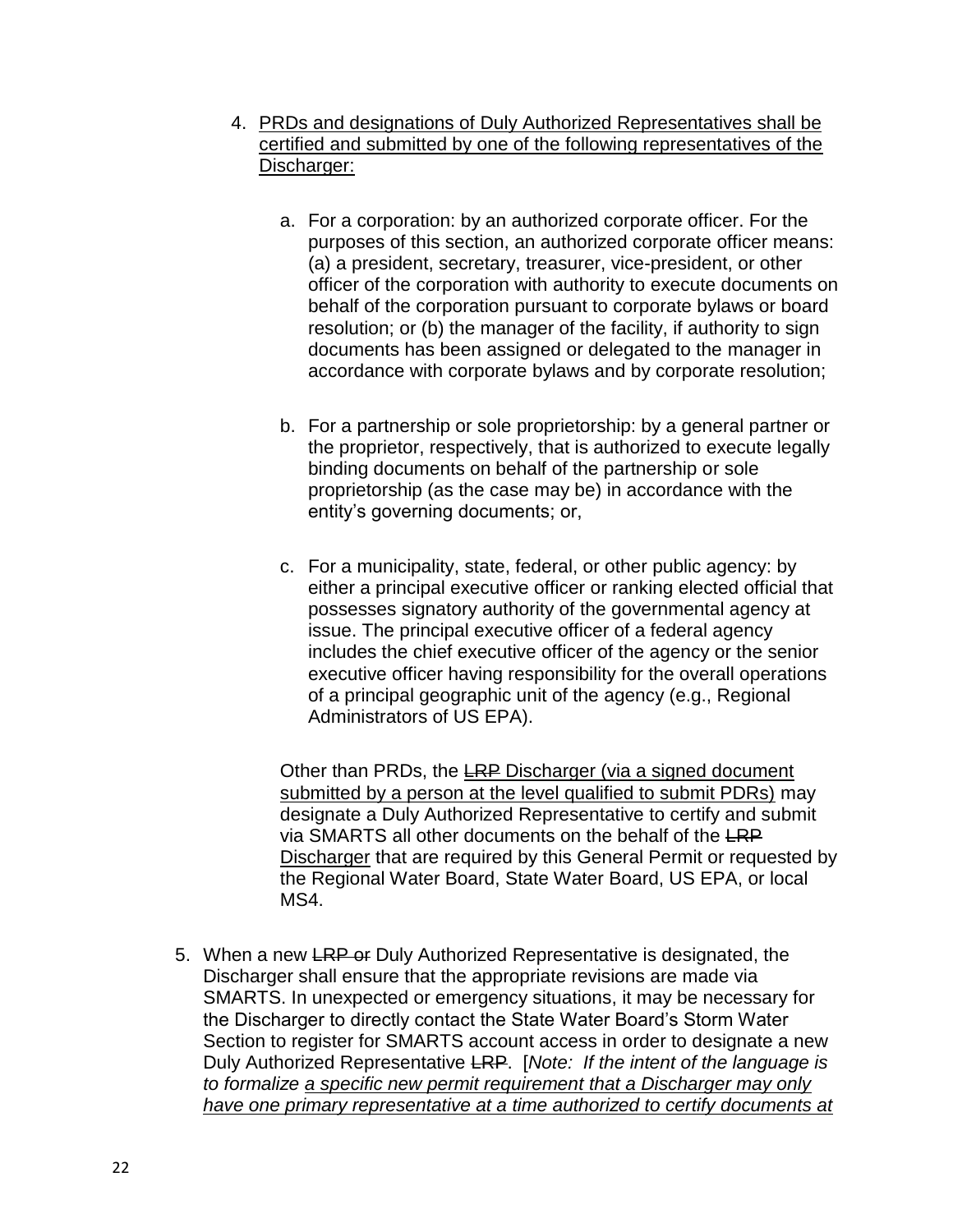*the level of PRDs and Duly Authorized Representative designations, this should be made explicit. If a new definition is truly needed, which we would prefer not to see, a term like "Primary Discharger Signatory" could be coined, but it seems clearer to use longer descriptive phrases matching normal permit signatory requirements, if possible. Regardless it would be clearer to keep all the signatory requirements in this single Section K and referring only to the Discharger elsewhere*. *This also avoids the confusion people have as to whether actual permit requirements attach to signatories personally, which is not the law or the intention.]*

- 6. Documents certified and submitted via SMARTS by an unauthorized or ineligible LRP or Duly Authorized Representative person are invalid.
- 7. LRP eligibility is as follows:
	- a. For a corporation: by an authorized corporate officer. For the purposes of this section, an authorized corporate officer means: (a) a president, secretary, treasurer, vice-president, or other officer of the corporation with authority to execute documents on behalf of the corporation pursuant to corporate bylaws or board resolution; or (b) the manager of the facility, if authority to sign documents has been assigned or delegated to the manager in accordance with corporate bylaws and by corporate resolution;
	- b. For a partnership or sole proprietorship: by a general partner or the proprietor, respectively, that is authorized to execute legally binding documents on behalf of the partnership or sole proprietorship (as the case may be) in accordance with the entity's governing documents; or,
	- c. For a municipality, state, federal, or other public agency: by either a principal executive officer or ranking elected official that possesses signatory authority of the governmental agency at issue. The principal executive officer of a federal agency includes the chief executive officer of the agency or the senior executive officer having responsibility for the overall operations of a principal geographic unit of the agency (e.g., Regional Administrators of US EPA).
- 8. Duly Authorized Representative eligibility is as follows:
	- a. The LRP Discharger must authorize via SMARTS any person designated as a Duly Authorized Representative;
	- b. The authorization shall specify that a person designated as a Duly Authorized Representative has responsibility for the overall operation